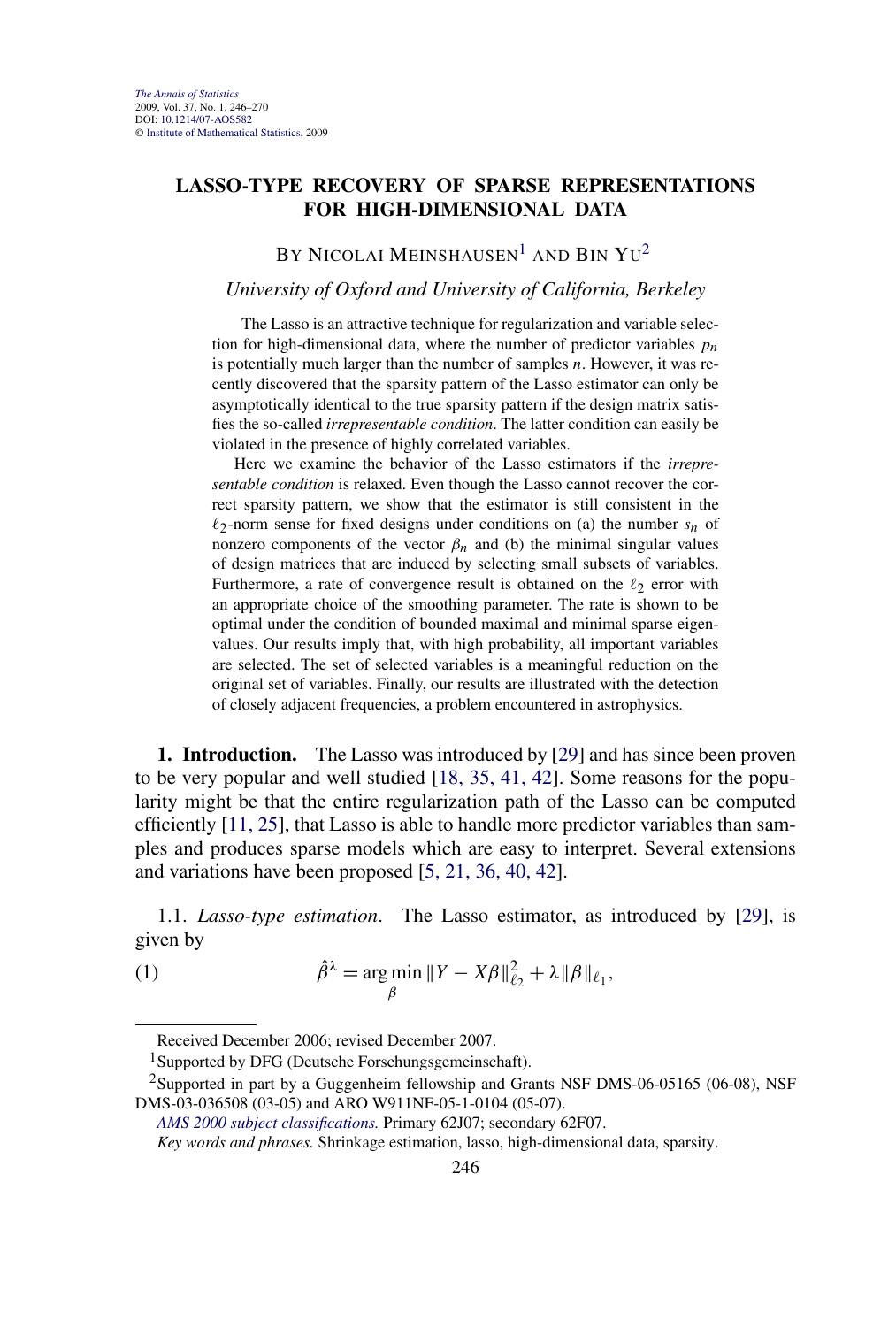where  $X = (X_1, \ldots, X_p)$  is the  $n \times p$  matrix whose columns consist of the *n*-dimensional fixed predictor variables  $X_k$ ,  $k = 1, \ldots, p$ . The vector *Y* contains the *n*-dimensional set of real-valued observations of the response variable.

The distribution of Lasso-type estimators has been studied in Knight and Fu [\[18\]](#page-23-0). Variable selection and prediction properties of the Lasso have been studied extensively for high-dimensional data with  $p_n \gg n$ , a frequently encountered challenge in modern statistical applications. Some studies Bunea, Tsybakov and Wegkamp, for example, [\[2\]](#page-23-0), Greenshtein and Ritov, for example, [\[13\]](#page-23-0), van de Geer, for example, [\[34\]](#page-24-0) have focused mainly on the behavior of prediction loss. Much recent work aims at understanding the Lasso estimates from the point of view of model selection, including Candes and Tao [\[5\]](#page-23-0), Donoho, Elad and Temlyakov [\[10\]](#page-23-0), Meinshausen and Bühlmann [\[23\]](#page-23-0), Tropp [\[30\]](#page-24-0), Wainwright [\[35\]](#page-24-0), Zhao and Yu [\[41\]](#page-24-0), Zou [\[42\]](#page-24-0). For the Lasso estimates to be close to the model selection estimates when the data dimensions grow, all the aforementioned papers assumed a sparse model and used various conditions that require the irrelevant variables to be not too correlated with the relevant ones. Incoherence is the terminology used in the deterministic setting of Donoho, Elad and Temlyakov [\[10\]](#page-23-0) and "irrepresentability" is used in the stochastic setting (linear model) of Zhao and Yu [\[41\]](#page-24-0). Here we focus exclusively on the properties of the estimate of the coefficient vector under squared error loss and try to understand the behavior of the estimate under a relaxed *irrepresentable condition* (hence we are in the stochastic or linear model setting). The aim is to see whether the Lasso still gives meaningful models in this case.

More discussions on the connections with other works will be covered in Section [1.5](#page-3-0) after notions are introduced to state explicitly what the irrepresentable condition is so that the discussions are clearer.

1.2. *Linear regression model*. We assume a linear model for the observations of the response variable  $Y = (Y_1, \ldots, Y_n)^T$ ,

$$
(2) \t Y = X\beta + \varepsilon,
$$

where  $\varepsilon = (\varepsilon_1, \ldots, \varepsilon_n)^T$  is a vector containing independently and identically distributed noise with  $\varepsilon_i \sim \mathcal{N}(0, \sigma^2)$  for all  $i = 1, \ldots, n$ . The assumption of Gaussianity could be relaxed and replaced with exponential tail bounds on the noise if, additionally, predictor variables are assumed to be bounded. When there is a question of nonidentifiability for  $\beta$ , for  $p_n > n$ , we define  $\beta$  as

(3) 
$$
\beta = \underset{\{\beta \colon EY = X\beta\}}{\arg \min} \|\beta\|_{\ell_1}.
$$

The aim is to recover the vector  $\beta$  as well as possible from noisy observations *Y*. For the equivalence between  $\ell_1$ - and  $\ell_0$ -sparse solutions see, for example, Donoho [\[8\]](#page-23-0), Donoho and Elad [\[9\]](#page-23-0), Fuchs [\[12\]](#page-23-0), Gribonval and Nielsen [\[14\]](#page-23-0), Tropp [\[30, 31\]](#page-24-0).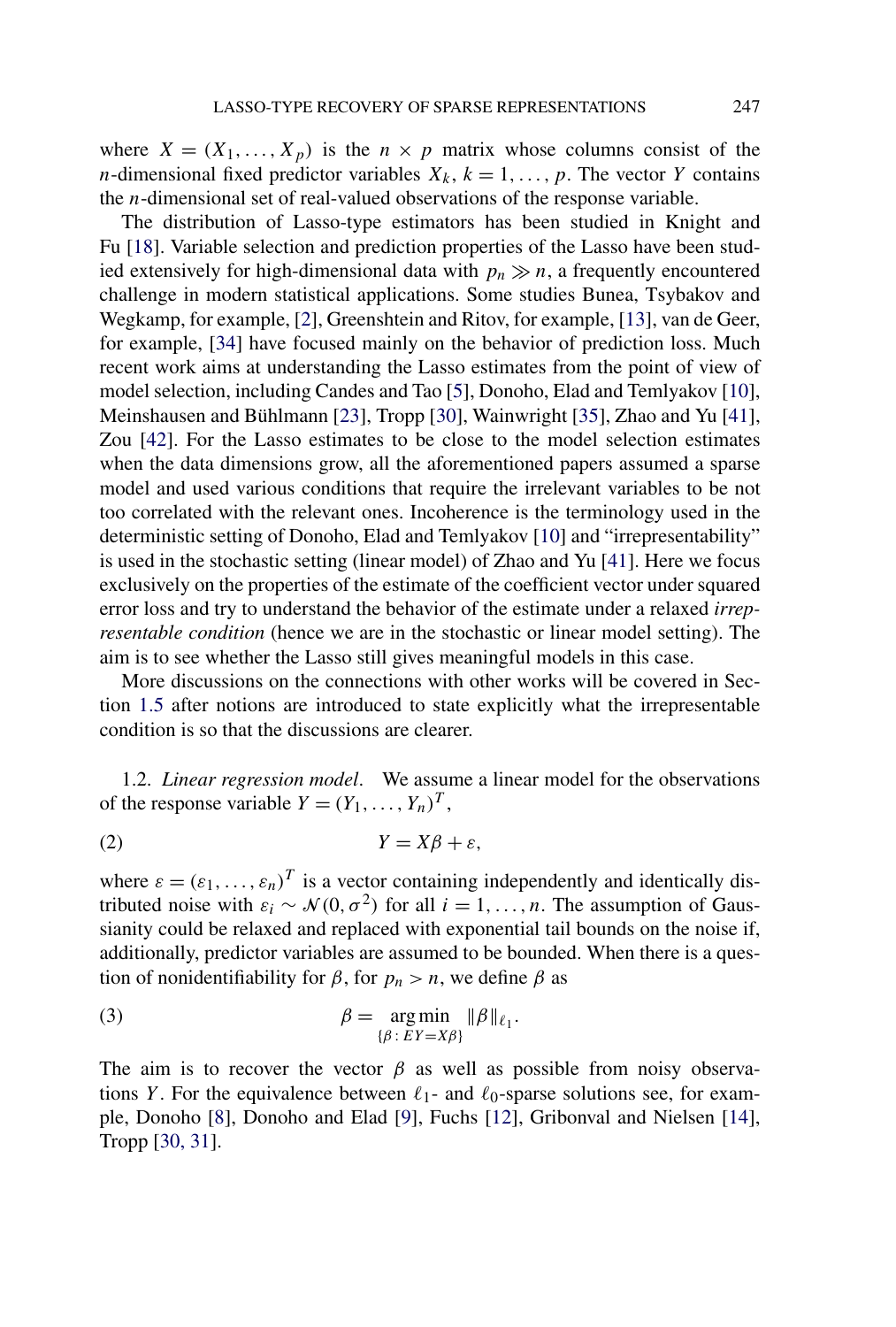1.3. *Recovery of the sparsity pattern and the irrepresentable condition*. There is empirical evidence that many signals in high-dimensional spaces allow for a sparse representation. As an example, wavelet coefficients of images often exhibit exponential decay, and a relatively small subset of all wavelet coefficients allow a good approximation to the original image [\[17, 19, 20\]](#page-23-0). For conceptual simplicity, we assume in our regression setting that the vector  $\beta$  is sparse in the  $\ell_0$ -sense and many coefficients of  $\beta$  are identically zero. The corresponding variables have thus no influence on the response variable and could be safely removed. The sparsity pattern of  $\beta$  is understood to be the sign function of its entries, with sign(x) = 0 if *x* = 0, sign*(x)* = 1 if *x >* 0 and sign*(x)* = −1 if *x <* 0. The sparsity pattern of a vector might thus look like

$$
sign(\beta) = (+1, -1, 0, 0, +1, +1, -1, +1, 0, 0, \ldots),
$$

distinguishing whether variables have a positive, negative or no influence at all on the response variable. It is of interest whether the sparsity pattern of the Lasso estimator is a good approximation to the true sparsity pattern. If these sparsity patterns agree asymptotically, the estimator is said to be *sign consistent* [\[41\]](#page-24-0).

DEFINITION 1 (Sign consistency). An estimator  $\hat{\beta}^{\lambda}$  is *sign consistent* if and only if

$$
P\{\text{sign}(\beta) = \text{sign}(\hat{\beta})\} \to 1 \quad \text{as } n \to \infty.
$$

It was shown independently in Zhao and Yu [\[41\]](#page-24-0) and Zou [\[42\]](#page-24-0) in the linear model case and [\[23\]](#page-23-0) in a Gaussian Graphical Model setting that *sign consistency* requires a condition on the design matrix. The assumption was termed *neighborhood stability* in Meinshausen and Bühlmann [\[23\]](#page-23-0) and *irrepresentable condition* in Zhao and Yu [\[41\]](#page-24-0). Let  $C = n^{-1}X^TX$ . The dependence on *n* is neglected notationally.

DEFINITION 2 (Irrepresentable condition). Let  $K = \{k : \beta_k \neq 0\}$  be the set of relevant variables and let  $N = \{1, \ldots, p\} \setminus K$  be the set of noise variables. The submatrix  $C_{HK}$  is understood as the matrix obtained from  $C$  by keeping rows with index in the set *H* and columns with index in *K*. The *irrepresentable condition* is fulfilled if

$$
||C_{NK}C_{KK}^{-1}\operatorname{sign}(\beta_K)||_{\ell_{\infty}} < 1.
$$

In Zhao and Yu [\[41\]](#page-24-0), an additional *strong irrepresentable condition* is defined which requires that the above elements are not merely smaller than 1 but are uniformly bounded away from 1. Zhao and Yu [\[41\]](#page-24-0), Zou [\[42\]](#page-24-0) and Meinshausen and Bühlmann [\[23\]](#page-23-0) show that the Lasso is sign consistent only if the *irrepresentable condition* holds.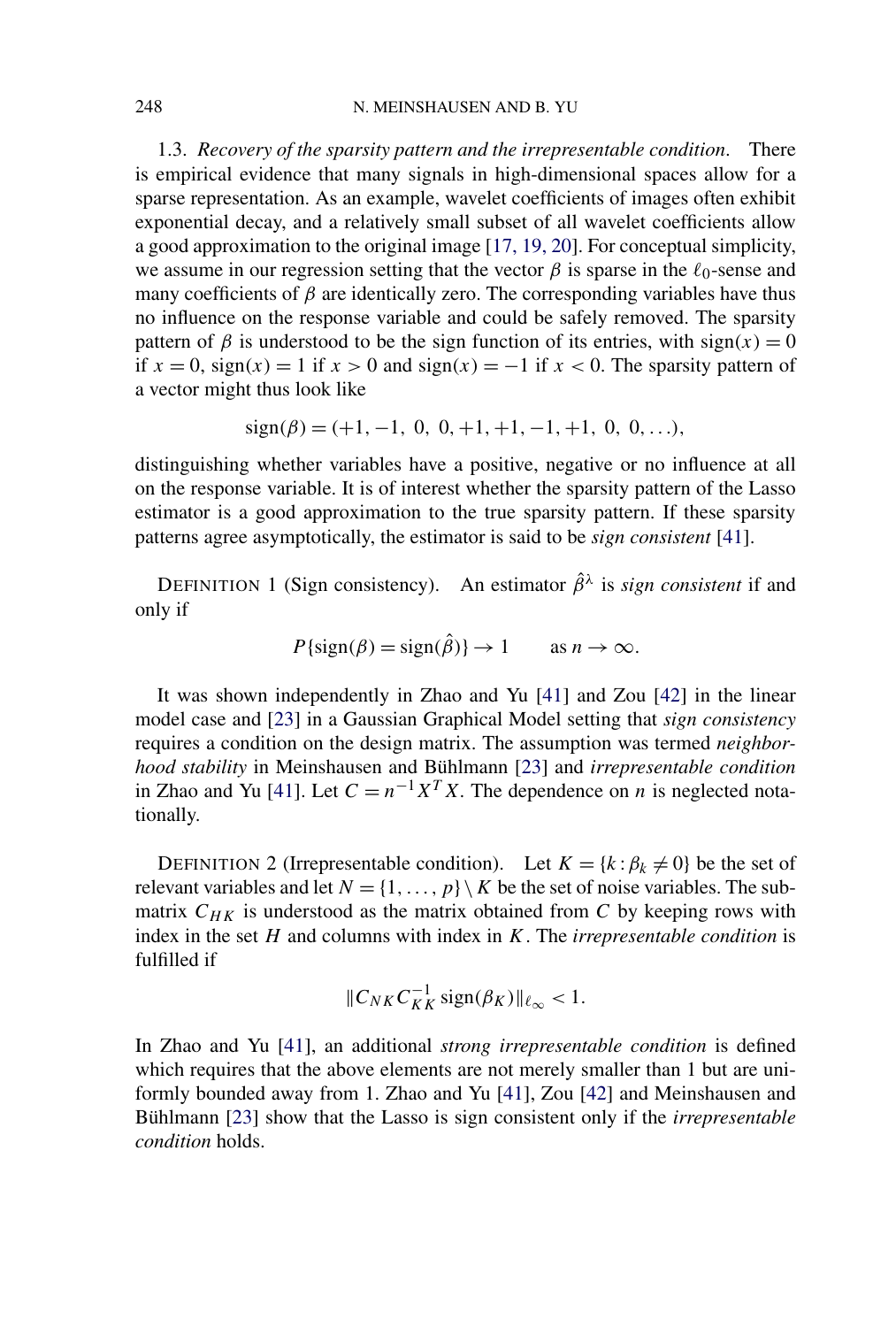<span id="page-3-0"></span>PROPOSITION 1 (Sign consistency). *Assume that the irrepresentable condition or neighborhood stability is not fulfilled. Then there exists no sequence*  $\lambda = \lambda_n$ *such that the estimator*  $\hat{\beta}^{\lambda}$  *is sign consistent.* 

It is worth noting that a slightly stronger condition has been used in Tropp [\[30,](#page-24-0) [31\]](#page-24-0) in a deterministic study of Lasso's model selection properties where 1 −  $C_{NK}C_{KK}^{-1}$  is called ERC (exact recovery coefficient). A positive ERC implies the irrepresentable condition for all *β* values.

In practice, it might be difficult to verify whether the condition is fulfilled. This led various authors to propose interesting extensions to the Lasso [\[22, 39, 42\]](#page-23-0). Before giving up on the Lasso altogether, however, we want to examine in this paper in what sense the original Lasso procedure still gives sensible results, even if the *irrepresentable condition* or, equivalently, *neighborhood stability* is not fulfilled.

1.4.  $\ell_2$ -consistency. The aforementioned studies showed that if the *irrepresentable condition* is not fulfilled, the Lasso cannot select the correct sparsity pattern. In this paper we show that the Lasso selects in these cases the nonzero entries of *β and some not-too-many additional* zero entries of *β* under relaxed conditions than the irrepresentable condition. The nonzero entries of  $\beta$  are in any case included in the selected model. Moreover, the size of the estimated coefficients allows to separate the few truly zero and the many nonzero coefficients. However, we note that in extreme cases, when the variables are linearly dependent, even these relaxed conditions will be violated. In these situations, it is not sensible to use the *-*2-metric on *β* to assess Lasso.

Our main result shows the  $\ell_2$ -consistency of the Lasso, even if the *irrepresentable condition* is violated. To be precise, an estimator is said to be  $\ell_2$ -consistent if

(4) 
$$
\|\hat{\beta} - \beta\|_{\ell_2} \to 0 \quad \text{as } n \to \infty.
$$

Rates of convergence results will also be derived and under the condition of bounded maximal and minimal sparse eigenvalues, the rate is seen optimal. An  $\ell_2$ -consistent estimator is attractive, as important variables are chosen with high probability and falsely chosen variables have very small coefficients. The bottom line will be that even if the sparsity pattern of  $\beta$  cannot be recovered by the Lasso, we can still obtain a good approximation.

1.5. *Related work*. Prediction loss for high-dimensional regression under an *-*1-penalty has been studied for quadratic loss function in Greenshtein and Ritov [\[13\]](#page-23-0) and for general Lipschitz loss functions in van de Geer [\[34\]](#page-24-0). With a focus on aggregation, similarly interesting results are derived in Bunea, Tsybakov and Wegkamp [\[3\]](#page-23-0). Both van de Geer [\[34\]](#page-24-0) and Bunea, Tsybakov and Wegkamp [\[3\]](#page-23-0) obtain impressive results for random design and sharp bounds for the  $\ell_1$ -distance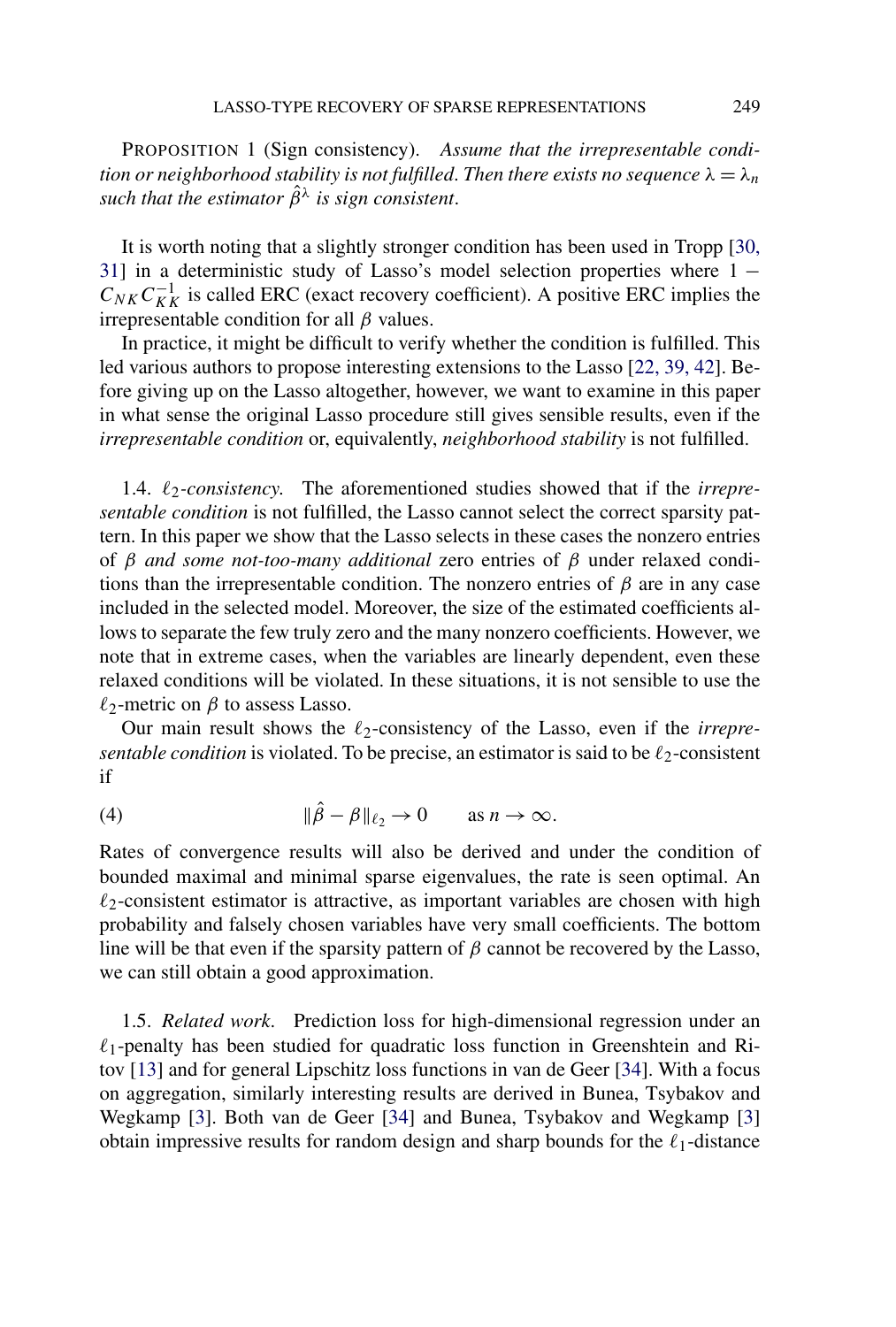between the vector  $\beta$  and its Lasso estimate  $\hat{\beta}^{\lambda}$ . In the current manuscript, we focus on the  $\ell_2$ -estimation loss on  $\beta$ . As a consequence, we can derive consistency in the sense of [\(4\)](#page-3-0) under the condition that  $s_n \log p_n/n \to 0$  for  $n \to \infty$  (ignoring log *n* factors). An implication of our work is thus that the sparsity  $s_n$  is allowed to grow almost as fast as the sample size if one is interested to obtain convergence grow almost as last as the sample size if one is interested to obtain convergence<br>in  $\ell_2$ -norm. In contrast, the results in [\[3, 34\]](#page-23-0) require  $s_n = o(\sqrt{n})$  to obtain convergence in  $\ell_1$ -norm.

The recent independent work of Zhang and Huang [\[38\]](#page-24-0) shows that the subspace spanned by the variables selected by Lasso is close to an optimal subspace. The results also imply that important variables are chosen with high probability and provides a tight bound on the  $\ell_2$ -distance between the vector  $\beta$  and its Lasso estimator. A "partial Riesz condition" is employed in [\[38\]](#page-24-0), which is rather similar to our notion of *incoherent design*, defined further below in [\(6\)](#page-6-0).

We would like to compare the results of this manuscript briefly with results in Donoho [\[8\]](#page-23-0) and Candes and Tao [\[5\]](#page-23-0), as both of these papers derive bounds on the  $\ell_2$ -norm distance between  $\beta$  and  $\hat{\beta}$  for  $\ell_1$ -norm constrained estimators. In Donoho [\[8\]](#page-23-0) the design is random and the random predictor variables are assumed to be independent. The results are thus not directly comparable to the results derived here for general fixed designs. Nevertheless, results in Meinshausen and Bühlmann [\[23\]](#page-23-0) suggest that the *irrepresentable condition* is with high probability fulfilled for independently normal distributed predictor variables. The results in Donoho [\[8\]](#page-23-0) can thus not directly be used to study the behavior of the Lasso under a violated *irrepresentable condition*, which is our goal in the current manuscript.

Candes and Tao [\[5\]](#page-23-0) study the properties of the so-called "Dantzig selector," which is very similar to the Lasso, and derive bounds on the  $\ell_2$ -distance between the vector  $\beta$  and the proposed estimator  $\hat{\beta}$ . The results are derived under the condition of a *Uniform Uncertainty Principle* (UUP), which was introduced in Candes and Tao [\[4\]](#page-23-0). The UUP is related to our assumptions on sparse eigenvalues in this manuscript. A comparison between these two assumptions is given after the formulation [\(10\)](#page-7-0) of the UUP. The bounds on the  $\ell_2$ -distance between the true coefficient vector  $\beta$  and its Lasso estimator (obtained in the current manuscript) or, respectively, "Dantzig selector" (obtained in [\[5\]](#page-23-0)) are quite similar in nature. This comes maybe as no surprise since the formulation of the "Dantzig selector" is quite similar to the Lasso [\[24\]](#page-23-0). However, it does not seem straightforward to translate the bounds obtained for the "Dantzig selector" into bounds for the Lasso estimator and vice versa. We employ also somewhat different conditions because there could be situations of design matrix arising in statistical practice where the dependence between the predictors is stronger than what is allowed by the UUP, but would satisfy our condition of "incoherent design" to be defined in the next section. It would certainly be of interest to study the connection between the Lasso and "Dantzig selector" further, as the solutions share many similarities.

Final note: a recent follow-up work [\[1\]](#page-22-0) provides similar bounds as in this paper for both Lasso and Dantzig selectors.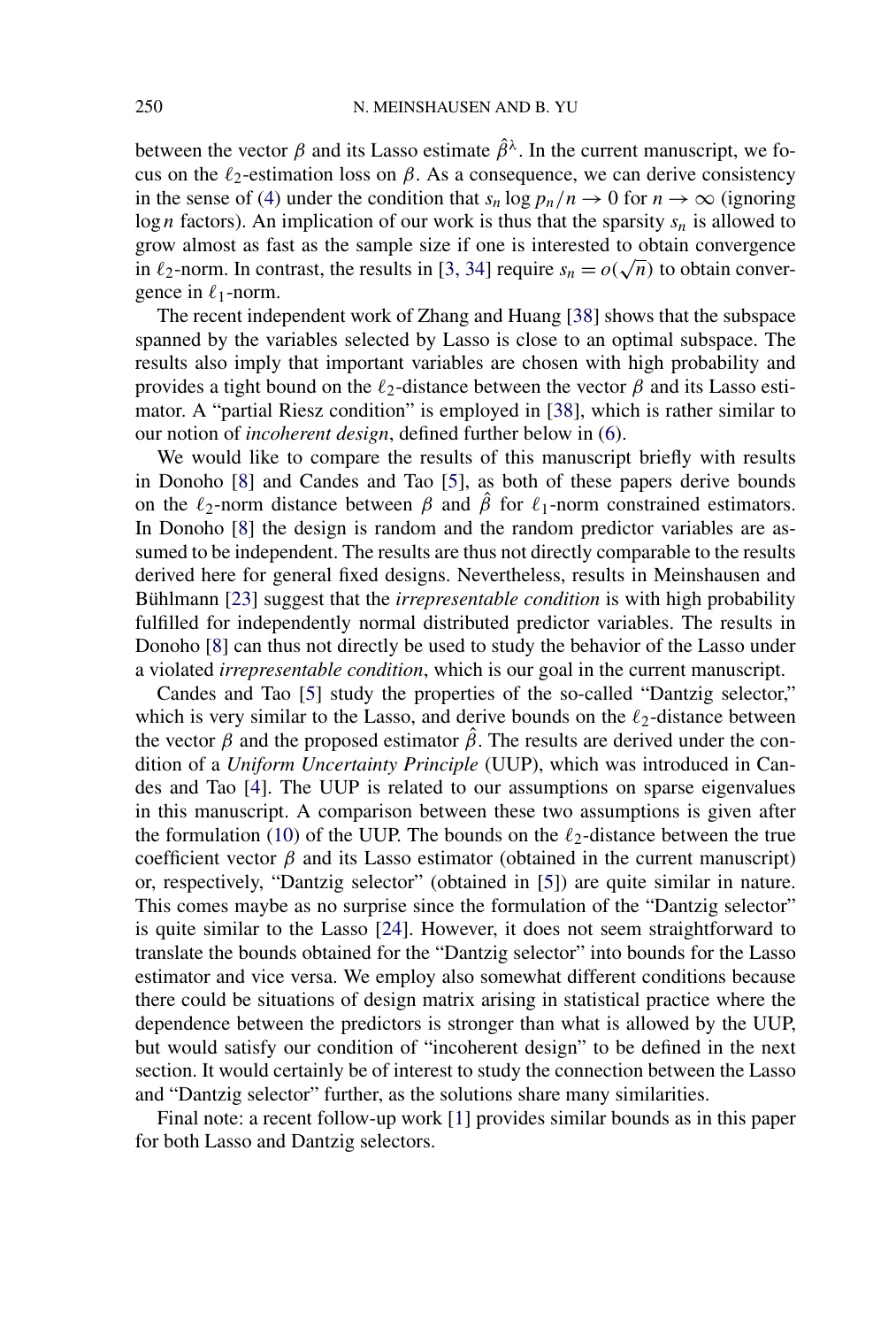**2. Main assumptions and results.** First, we introduce the notion of *sparse eigenvalues*, which will play a crucial role in providing bounds for the convergence rates of the Lasso estimator. Thereafter, the assumptions are explained in detail and the main results are given.

2.1. *Sparse eigenvalues*. The notion of *sparse eigenvalues* is not new and has been used before [\[8\]](#page-23-0); we merely intend to fixate notation. The *m-sparse minimal eigenvalue* of a matrix is the minimal eigenvalue of any  $m \times m$ -dimensional submatrix.

DEFINITION 3. The *m-sparse minimal eigenvalue* and *m-sparse maximal eigenvalue* of *C* are defined as

(5) 
$$
\phi_{\min}(m) = \min_{\beta : \|\beta\|_{\ell_0} \leq \lceil m \rceil} \frac{\beta^T C \beta}{\beta^T \beta}
$$
 and  $\phi_{\max}(m) = \max_{\beta : \|\beta\|_{\ell_0} \leq \lceil m \rceil} \frac{\beta^T C \beta}{\beta^T \beta}$ .

The minimal eigenvalue of the unrestricted matrix *C* is equivalent to  $\phi_{\text{min}}(p)$ . If the number of predictor variables  $p_n$  is larger than sample size,  $p_n > n$ , this eigenvalue is zero, as  $\phi_{\text{min}}(m) = 0$  for any  $m > n$ .

A crucial factor contributing to the convergence of the Lasso estimator is the behavior of the smallest *m-sparse eigenvalue*, where the number *m* of variables over which the minimal eigenvalues is computed is roughly the same order as the sparsity  $s_n$ , or the number of nonzero components, of the true underlying vector  $\beta$ .

2.2. *Sparsity multipliers and incoherent designs*. As apparent from the interesting discussion in Candes and Tao [\[5\]](#page-23-0), one cannot allow arbitrarily large "coherence" between variables if one still hopes to recover the correct sparsity pattern. Assume that there are two vectors  $\beta$  and  $\tilde{\beta}$  so that the signal can be represented by either vector  $X\beta = X\tilde{\beta}$  and both vectors are equally sparse, say  $\|\beta\|_{\ell_0} = \|\tilde{\beta}\|_0 = s_n$ and are not identical. We have no hope of distinguishing between  $\beta$  and  $\tilde{\beta}$  in such a case: if indeed  $X\beta = X\tilde{\beta}$  and  $\beta$  and  $\tilde{\beta}$  are not identical, it follows that the minimal sparse eigenvalue  $\phi_{\text{min}}(2s_n) = 0$  vanishes as  $X(\beta - \tilde{\beta}) = 0$  and  $\|\beta - \tilde{\beta}\|_{\ell_0} \le 2s_n$ . If the minimal sparse eigenvalue of a selection of  $2s_n$  variables is zero, we have no hope of recovering the true sparse underlying vector from noisy observations.

To define our assumption about sufficient conditions for recovery, we need the definition of *incoherent design*. As motivated by the example above, we would need a lower bound on the minimal eigenvalue of at least  $2s_n$  variables, where  $s_n$ is again the number of nonzero coefficients. We now introduce the concepts of *sparsity multiplier* ad *incoherent design* to make this requirement a bit more general, as minimal eigenvalues are allowed to converge to zero slowly.

A design is called *incoherent* in the following if minimal sparse eigenvalues are not decaying too fast, in a sense made precise in the definition below. For notational simplicity, let in the following

$$
\phi_{\max} = \phi_{\max}(s_n + \min\{n, p_n\})
$$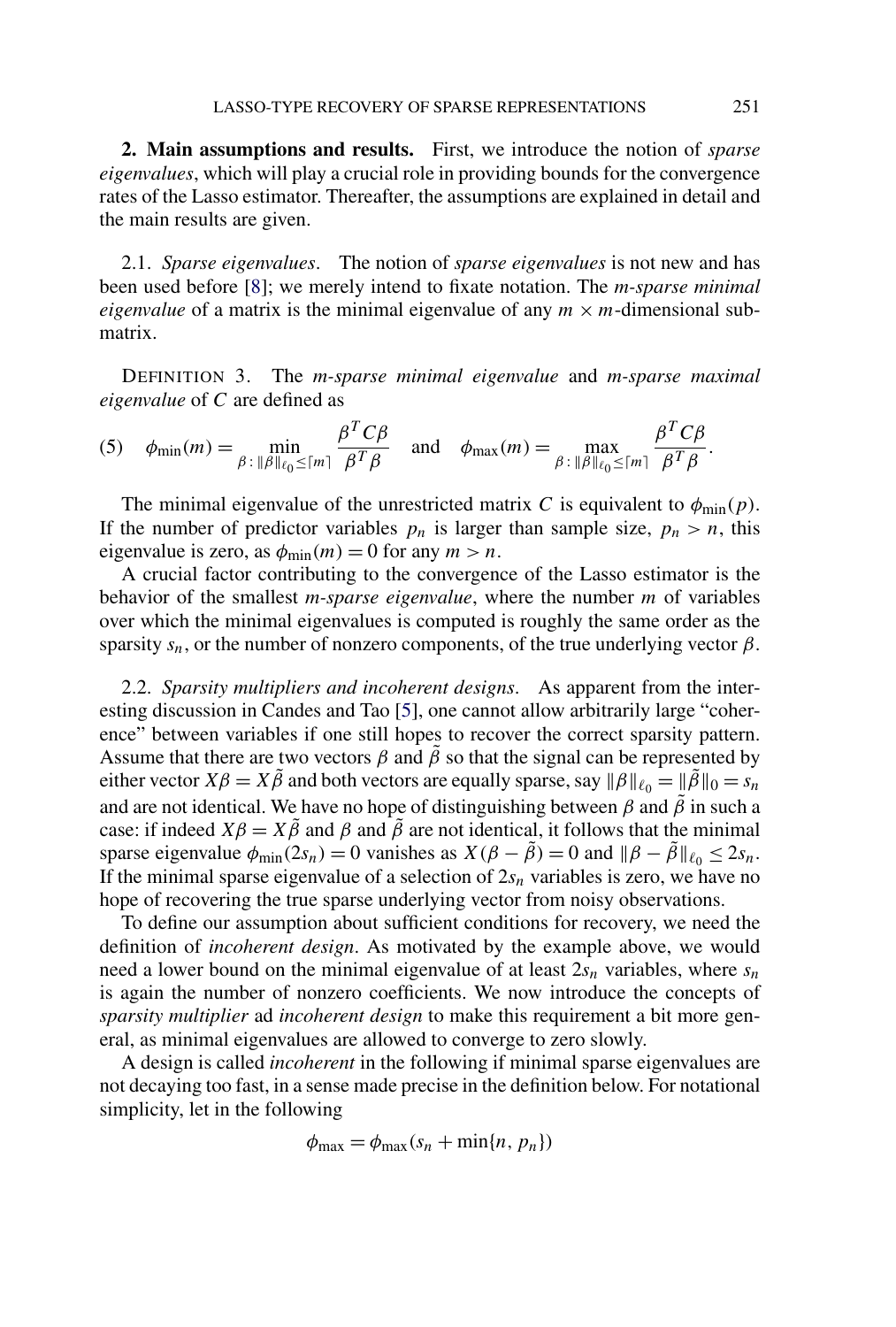<span id="page-6-0"></span>be the maximal eigenvalue of a selection of at most  $s_n + \min\{n, p_n\}$  variables. At the cost of more involved proofs, one could also work with the maximal eigenvalue of a smaller selection of variables instead. Even though we do not assume an upper bound for the quantity  $\phi_{\text{max}}$ , it would not be very restrictive to do so for the  $p_n \gg n$  setting. To be specific, assume multivariate normal predictors. If the maximal eigenvalue of the population covariance matrix, which is induced by selecting 2*n* variables, is bounded from above by an arbitrarily large constant, it follows by Theorem 2.13 in Davidson and Szarek [\[7\]](#page-23-0) or Lemma A3.1 in Paul [\[26\]](#page-24-0) that the condition number of the induced sample covariance matrix observes a Gaussian tail bound. Using an entropy bound for the possible number of subsets when choosing *n* out of  $p_n$  variables. The maximal eigenvalue of a selection of  $2 \min\{n, p\}$  variables is thus bounded from above by some constant, with probability converging to 1 for  $n \to \infty$  under the condition that  $\log p_n = o(n^k)$  for some  $\kappa$  < 1, and the assumption of a bounded  $\phi_{\text{max}}$ , even though not needed, is thus maybe not overly restrictive.

As the maximal sparse eigenvalue is typically growing only very slowly as a function of the number of variables, the focus will be on the decay of the smallest sparse eigenvalue, which is a much more pressing problem for high-dimensional data.

DEFINITION 4 (Incoherent designs). A design is called *incoherent* if there exists a positive sequence *en*, the so-called *sparsity multiplier* sequence, such that

(6) 
$$
\liminf_{n \to \infty} \frac{e_n \phi_{\min}(e_n^2 s_n)}{\phi_{\max}(s_n + \min\{n, p_n\})} \ge 18.
$$

Our main result will require *incoherent design*. The constant 18 could quite possibly be improved upon. We will assume for the following that the multiplier sequence is the smallest. Below, we give some simple examples under which the condition of *incoherent design* is fulfilled.

2.2.1. *Example*: *block designs*. The first example is maybe not overly realistic but gives, hopefully, some intuition for the condition. A "block design" is understood to have the structure

(7) 
$$
n^{-1}X^{T}X = \begin{pmatrix} \Sigma(1) & 0 & \cdots & 0 \\ 0 & \Sigma(2) & \cdots & 0 \\ \cdots & \cdots & \cdots & \cdots \\ 0 & 0 & \cdots & \Sigma(d) \end{pmatrix},
$$

where the matrices  $\Sigma(1), \ldots, \Sigma(d)$  are of dimension  $b(1), \ldots, b(d)$ , respectively. The minimal and maximal eigenvalues over all *d* sub-matrices are denoted by

$$
\phi_{\min}^{\text{block}} := \min_k \min_{u \in \mathbb{R}^{b(k)}} \frac{u^T \Sigma(k) u}{u^T u}, \qquad \phi_{\max}^{\text{block}} := \max_k \max_{u \in \mathbb{R}^{b(k)}} \frac{u^T \Sigma(k) u}{u^T u}.
$$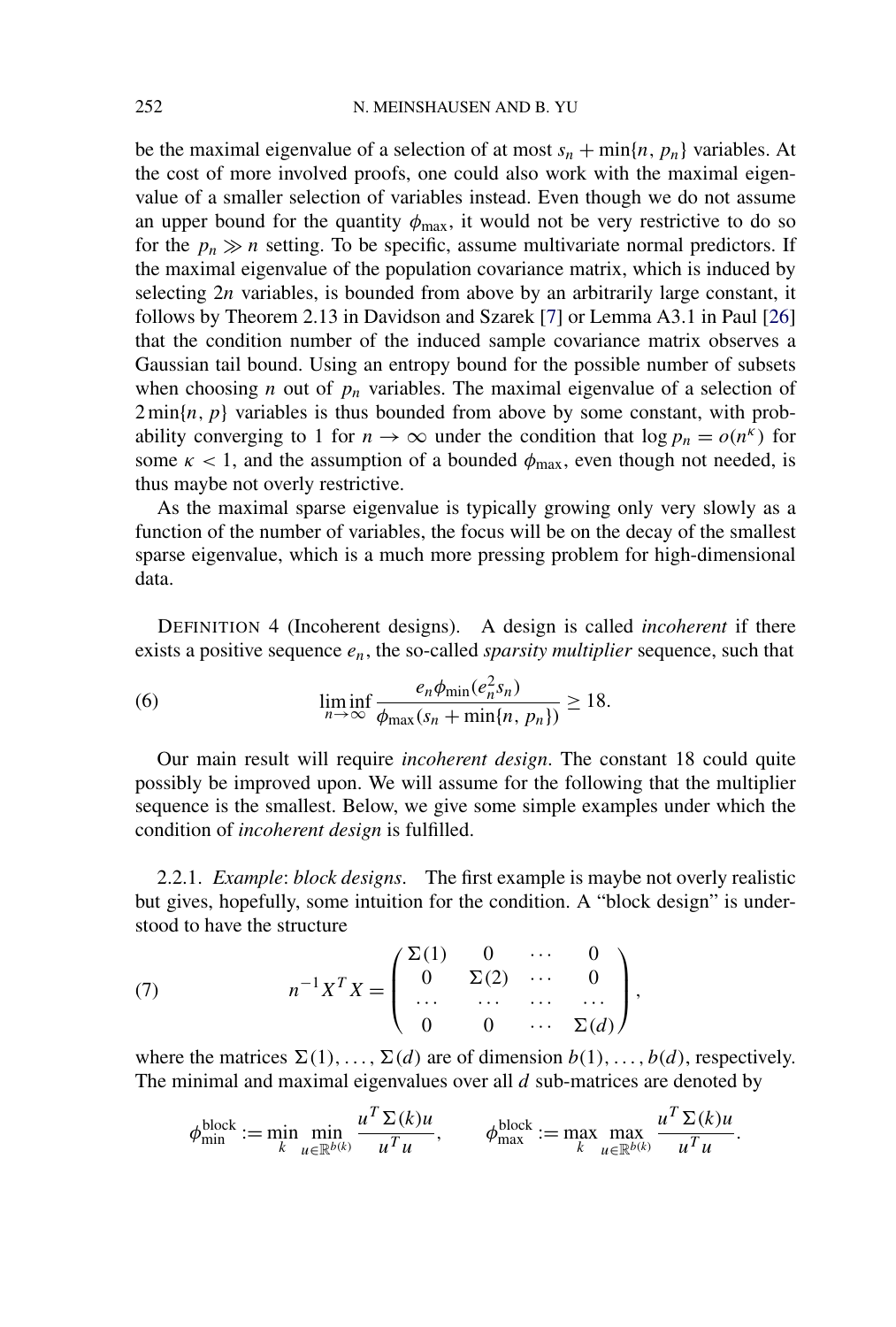<span id="page-7-0"></span>In our setup, all constants are allowed to depend on the sample size *n*. The question arises if simple bounds can be found under which the design is *incoherent* in the sense of [\(6\)](#page-6-0). The blocked sparse eigenvalues are trivial lower and upper bounds, respectively, for  $\phi_{\text{min}}(u)$  and  $\phi_{\text{max}}(u)$  for all values of *u*. Choosing  $e_n$  such that  $e_n^2 s_n = o(n)$ , the condition [\(6\)](#page-6-0) of *incoherent design* requires then  $e_n \phi_{\text{min}}(e_n^2 s_n) \gg$  $\phi_{\text{max}}(s_n + \min\{n, p_n\})$ . Using  $\phi_{\text{min}}(e_n^2 s_n) \ge \phi_{\text{min}}^{\text{block}}$  and  $\phi_{\text{max}} \le \phi_{\text{max}}^{\text{block}}$ , it is sufficient if there exists a sequence  $e_n$  with  $e_n = o(\phi_{\text{max}}^{\text{block}}/\phi_{\text{min}}^{\text{block}})$ . Together with the requirement  $e_n^2 s_n = o(n)$ , the condition of *incoherent design* is fulfilled if, for  $n \rightarrow \infty$ ,

(8) 
$$
s_n = o\left(\frac{n}{c_n^2}\right),
$$

where the condition number  $c_n$  is given by

(9) 
$$
c_n := \phi_{\text{max}}^{\text{block}} / \phi_{\text{min}}^{\text{block}}.
$$

Under increasingly stronger assumption on the sparsity, the condition number  $c_n$ can thus grow almost as fast as  $\sqrt{n}$ , while still allowing for *incoherent design*.

2.2.2. *More examples of incoherent designs*. Consider two more examples of incoherent design:

• The condition [\(6\)](#page-6-0) of *incoherent design* is fulfilled if the minimal eigenvalue of a selection of  $s_n(\log n)^2$  variables is vanishing slowly for  $n \to \infty$  so that

$$
\phi_{\min}\{s_n(\log n)^2\}\gg \frac{1}{\log n}\phi_{\max}(s_n+\min\{p_n,n\}).
$$

• The condition is also fulfilled if the minimal eigenvalue of a selection of  $n^{\alpha}s_n$ variables is vanishing slowly for  $n \to \infty$  so that

$$
\phi_{\min}(n^{\alpha} s_n) \gg n^{-\alpha/2} \phi_{\max}.
$$

These results can be derived from [\(6\)](#page-6-0) by choosing the sparse multiplier sequences  $e_n = \log n$  and  $e_n = n^{\alpha/2}$ , respectively. Some more scenarios of *incoherent design* can be seen to satisfy [\(6\)](#page-6-0).

2.2.3. *Comparison with the uniform uncertainty principle*. Candes and Tao [\[5\]](#page-23-0) use a *Uniform Uncertainty Principle* (UUP) to discuss the convergence of the socalled *Dantzig selector*. The UUP can only be fulfilled if the minimal eigenvalue of a selection of  $s_n$  variables is bounded from below by a constant, where  $s_n$  is again the number of nonzero coefficients of *β*. In the original version, a necessary condition for UUP is

(10) 
$$
\phi_{\min}(s_n) + \phi_{\min}(2s_n) + \phi_{\min}(3s_n) > 2.
$$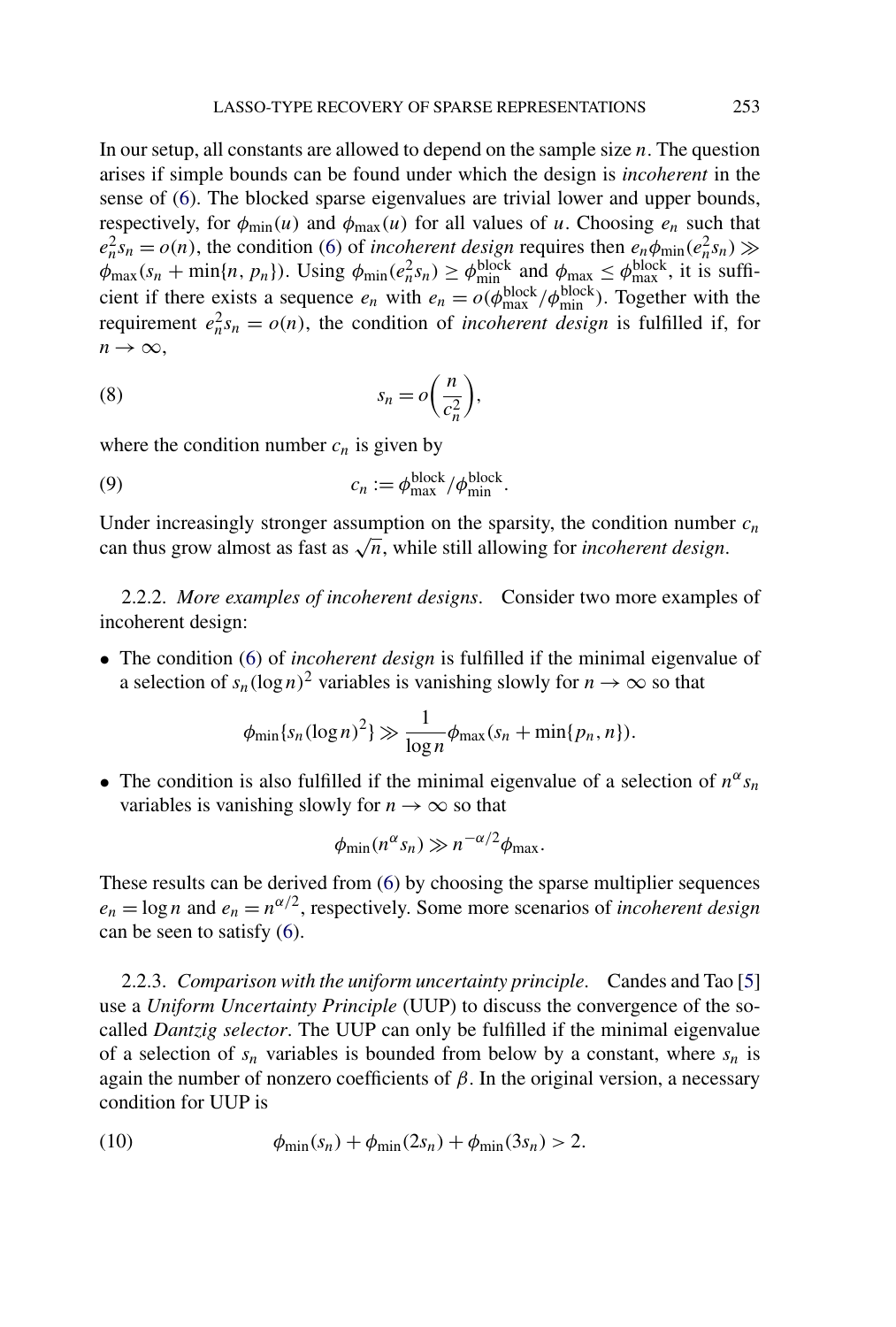<span id="page-8-0"></span>At the same time, a bound on the maximal eigenvalue is a condition for the UUP in [\[5\]](#page-23-0),

(11) 
$$
\phi_{\max}(s_n) + \phi_{\max}(2s_n) + \phi_{\max}(3s_n) < 4.
$$

This UUP condition is different from our incoherent design condition. In some sense, the UUP is weaker than *incoherent design*, as the minimal eigenvalues are calculated over only  $3s_n$  variables. In another sense, UUP is quite strong as it demands, in form [\(10\)](#page-7-0) and assuming  $s_n \geq 2$ , that *all pairwise* correlations between variables be less than 1*/*3! The condition of *incoherent design* is weaker as the eigenvalue can be bounded from below by an arbitrarily small constant (as opposed to the large value implied by the UUP). Sparse eigenvalues can even converge slowly to zero in our setting.

Taking the example of block designs from further above, *incoherent design* al-lowed for the condition number [\(9\)](#page-7-0) to grow almost as fast as  $\sqrt{n}$ . In contrast, if the sparsity  $s_n$  is larger than the maximal block-size, the UUP requires that the condition number  $c_n$  be bounded from above by a positive constant. Using its form  $(10)$ and the corresponding bound (11) for the maximal eigenvalue, it implies specifically that  $c_n \leq 2$ , which is clearly stricter than the condition [\(8\)](#page-7-0).

2.2.4. *Incoherent designs and the irrepresentable condition*. One might ask in what sense the notion of *incoherent design* is more general than the *irrepresentable condition*. At first, it might seem like we are simply replacing the strict condition of *irrepresentable condition* by a similarly strong condition on the design matrix.

Consider first the classical case of a fixed number  $p_n$  of variables. If the covariance matrix  $C = C_n$  is converging to a positive definite matrix for large sample sizes, the design is automatically *incoherent*. On the other hand, it is easy to violate the *irrepresentable condition* in this case; for examples, see Zou [\[42\]](#page-24-0).

The notion of *incoherent* designs is only a real restriction in the highdimensional case with  $p_n > n$ . Even then, it is clear that the notion of *incoherence* is a relaxation from *irrepresentable condition*, as the *irrepresentable condition* can easily be violated even though all sparse eigenvalues are bounded well away from zero.

2.3. *Main result for high-dimensional data* ( $p_n > n$ ). We first state our main result.

THEOREM 1 (Convergence in  $\ell_2$ -norm). Assume the incoherent design condi*tion* [\(6\)](#page-6-0) *with a sparsity multiplier sequence*  $e_n$ . *If*  $\lambda \propto \sigma e_n \sqrt{n \log p_n}$ , *there exists a constant*  $M > 0$  *such that, with probability converging to* 1 *for*  $n \rightarrow \infty$ ,

(12) 
$$
\|\beta - \hat{\beta}^{\lambda_n}\|_{\ell_2}^2 \leq M \sigma^2 \frac{s_n \log p_n}{n} \frac{e_n^2}{\phi_{\min}^2(e_n^2 s_n)}.
$$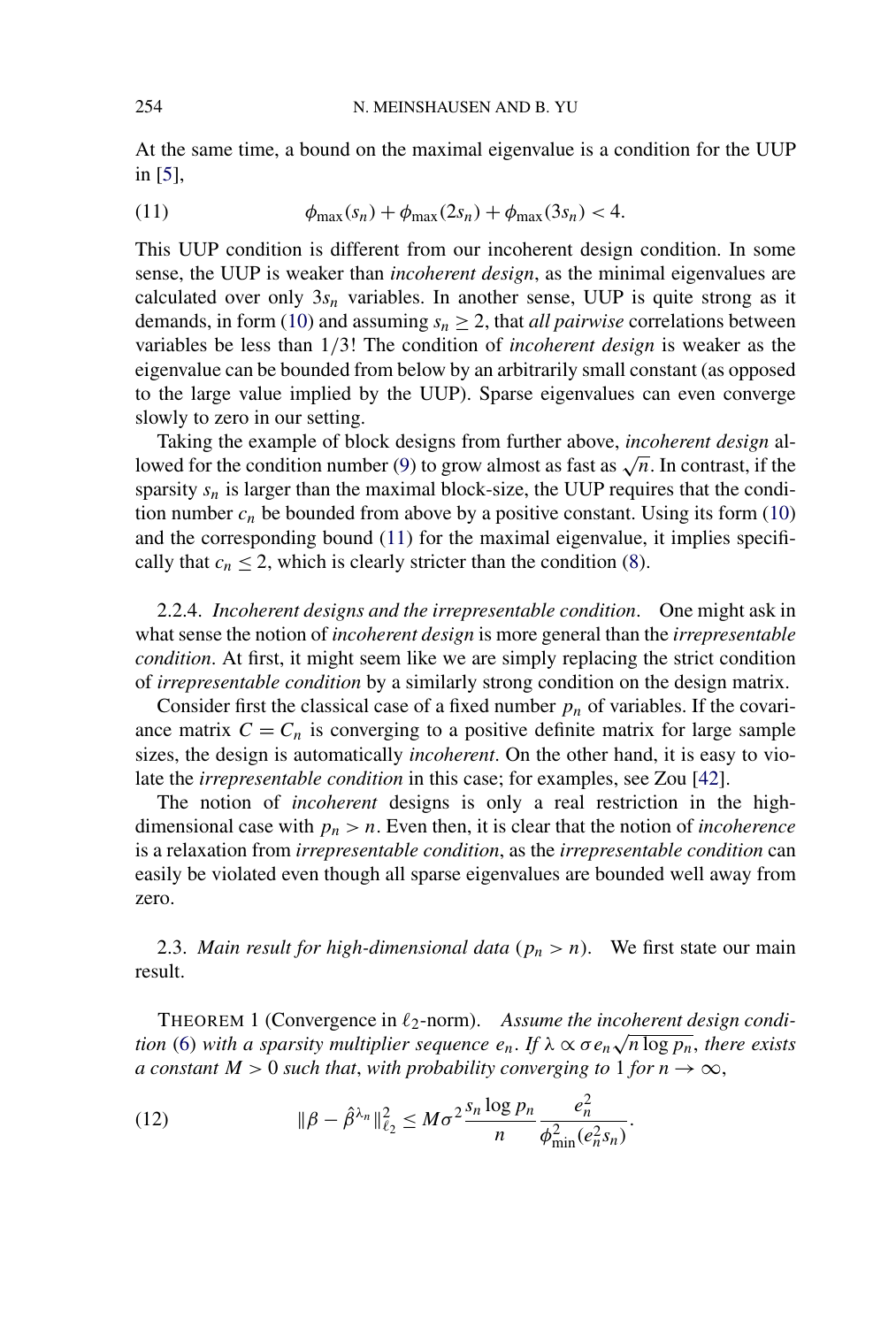<span id="page-9-0"></span>A proof is given in Section [3.](#page-11-0) It can be seen from the proofs that nonasymptotic bounds could be obtained with essentially the same results.

If we choose the smallest possible multiplier sequence  $e_n$ , one obtains not only the required lower bound  $e_n \geq 18\phi_{\text{max}}/\phi_{\text{min}}(e_n^2 s_n)$  from [\(6\)](#page-6-0) but also an upper bound  $e_n \leq K \phi_{\text{max}} / \phi_{\text{min}}(e_n^2 s_n)$ . Plugging this into [\(12\)](#page-8-0) yields the probabilistic bound, for some positive *M*,

$$
\|\beta-\hat{\beta}^{\lambda_n}\|_{\ell_2}^2 \leq M\sigma^2 \frac{s_n \log p_n}{n} \frac{\phi_{\max}^2}{\phi_{\min}^4(e_n^2 s_n)}.
$$

It is now easy to see that the convergence rate is essentially optimal as long as the relevant eigenvalues are bounded.

COROLLARY 1. *Assume that there exist constants*  $0 < \kappa_{\min} \leq \kappa_{\max} < \infty$  such *that*

(13)  
\n
$$
\liminf_{n \to \infty} \phi_{\min}(s_n \log n) \ge \kappa_{\min} \quad and
$$
\n
$$
\limsup_{n \to \infty} \phi_{\max}(s_n + \min\{n, p_n\}) \le \kappa_{\max}.
$$

*Then, for*  $\lambda \propto \sigma \sqrt{n \log p_n}$ , *there exists a constant*  $M > 0$  *such that, with probability converging to* 1 *for*  $n \to \infty$ ,

$$
\|\beta-\hat{\beta}^{\lambda_n}\|_{\ell_2}^2 \leq M\sigma^2 \frac{s_n \log p_n}{n}.
$$

The proof of this follows from Theorem [1](#page-8-0) by choosing a constant *sparsity multiplier* sequence, for example,  $20κ_{max}/κ_{min}$ .

The rate of convergence achieved is essentially optimal. Ignoring the log*pn* factor, it corresponds to the rate that could be achieved with maximum likelihood estimation if the true underlying sparse model would be known.

It is perhaps also worthwhile to make a remark about the penalty parameter sequence  $\lambda$  and its, maybe unusual, reliance on the sparsity multiplier sequence  $e_n$ . If both the relevant minimal and maximal sparse eigenvalues in [\(6\)](#page-6-0) are bounded from below and above, as in Corollary 1 above, the sequence  $e_n$  is simply a constant. Any deviation from the usually optimal sequence  $\lambda \propto \sigma \sqrt{n \log p_n}$  occurs thus only if the minimal sparse eigenvalues are decaying to zero for  $n \to \infty$ , in which case the penalty parameter is increased slightly. The value of *λ* can be computed, in theory, without knowledge about the true *β*. Doing so in practice would not be a trivial task, however, as the sparse eigenvalues would have to be known. Moreover, the noise level  $\sigma$  would have to be estimated from data, a difficult task for high-dimensional data with  $p_n > n$ . From a practical perspective, we mostly see the results as implying that the  $\ell_2$ -distance can be small for *some* value of the penalty parameter *λ* along the solution path.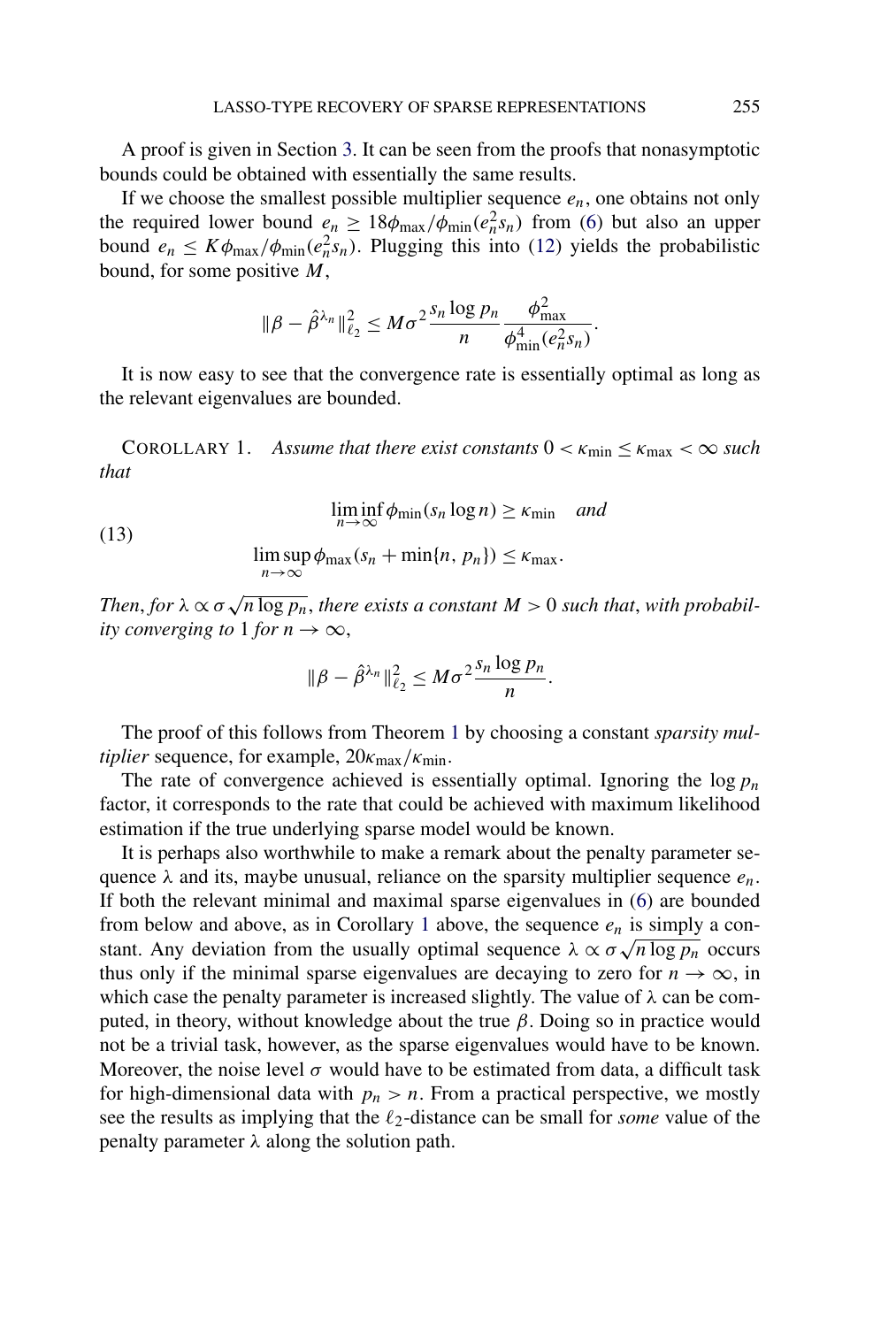2.4. *Number of selected variables*. As a result of separate interest, it is perhaps noteworthy that bounds on the number of selected variables are derived for the proof of Theorem [1.](#page-8-0) For the setting of Corollary [1](#page-9-0) above, where a constant *sparsity multiplier* can be chosen, Lemma [5](#page-17-0) implies that, with high probability, at most  $O(s_n)$  variables are selected by the Lasso estimator. The selected subset is hence of the same order of magnitude as the set of "truly nonzero" coefficients. In general, with high probability, no more than  $e_n^2 s_n$  variables are selected.

2.5. *Sign consistency with two-step procedures*. It follows from our results above that the Lasso estimator can be modified to be *sign consistent* in a two-step procedure even if the *irrepresentable condition* is relaxed. All one needs is the assumption that nonzero coefficients of  $\beta$  are "sufficiently" large. One possibility is hard-thresholding of the obtained coefficients, neglecting variables with very small coefficients. This effect has already been observed empirically in [\[33\]](#page-24-0). Other possibilities include soft-thresholding and relaxation methods such as the Gauss– Dantzig selector [\[5\]](#page-23-0), the relaxed Lasso [\[22\]](#page-23-0) with an additional thresholding step or the adaptive Lasso of Zou [\[42\]](#page-24-0).

DEFINITION 5 (Hard-thresholded Lasso estimator). Let, for each  $x \in \mathbb{R}^p$ , the quantity  $1\{|x| \ge c\}$  be a  $p_n$ -dimensional vector which is, componentwise, equal to 1 if  $|x_k| \geq c$  and 0 otherwise. For a given sequence  $t_n$ , the hard-thresholded Lasso estimator  $\hat{\beta}^{ht,\lambda}$  is defined as

$$
\hat{\beta}^{ht,\lambda} = \hat{\beta}^{\lambda} 1 \{ \hat{\beta}^{\lambda} \ge \sigma t_n \sqrt{\log p_n / n} \}.
$$

The sequence  $t_n$  can be chosen freely. We start with a corollary that follows directly from Theorem [1,](#page-8-0) stating that the hard-thresholded Lasso estimator (unlike the un-thresholded estimator) is *sign consistent* under regularity assumptions that are weaker than the *irrepresentable condition* needed for sign-consistency of the ordinary Lasso estimator.

COROLLARY 2 (Sign consistency by hard thresholding). *Assume the incoherent design assumption* [\(6\)](#page-6-0) *holds and the sparsity of*  $\beta$  *fulfills*  $s_n = o(t_n^2 e_n^{-4})$  *for n* → ∞. *Assume furthermore*

$$
\min_{k\colon\beta_k\neq 0}|\beta_k|\gg \sigma t_n\sqrt{\log p_n/n}, \qquad n\to\infty.
$$

Under a choice  $\lambda \propto \sigma e_n \sqrt{n \log p_n}$ , the hard-thresholded Lasso estimator of Defi*nition* 5 *is then sign-consistent and*

$$
P\{\text{sign}(\hat{\beta}^{ht,\lambda}) = \text{sign}(\beta)\} \to 1 \qquad \text{as } n \to \infty.
$$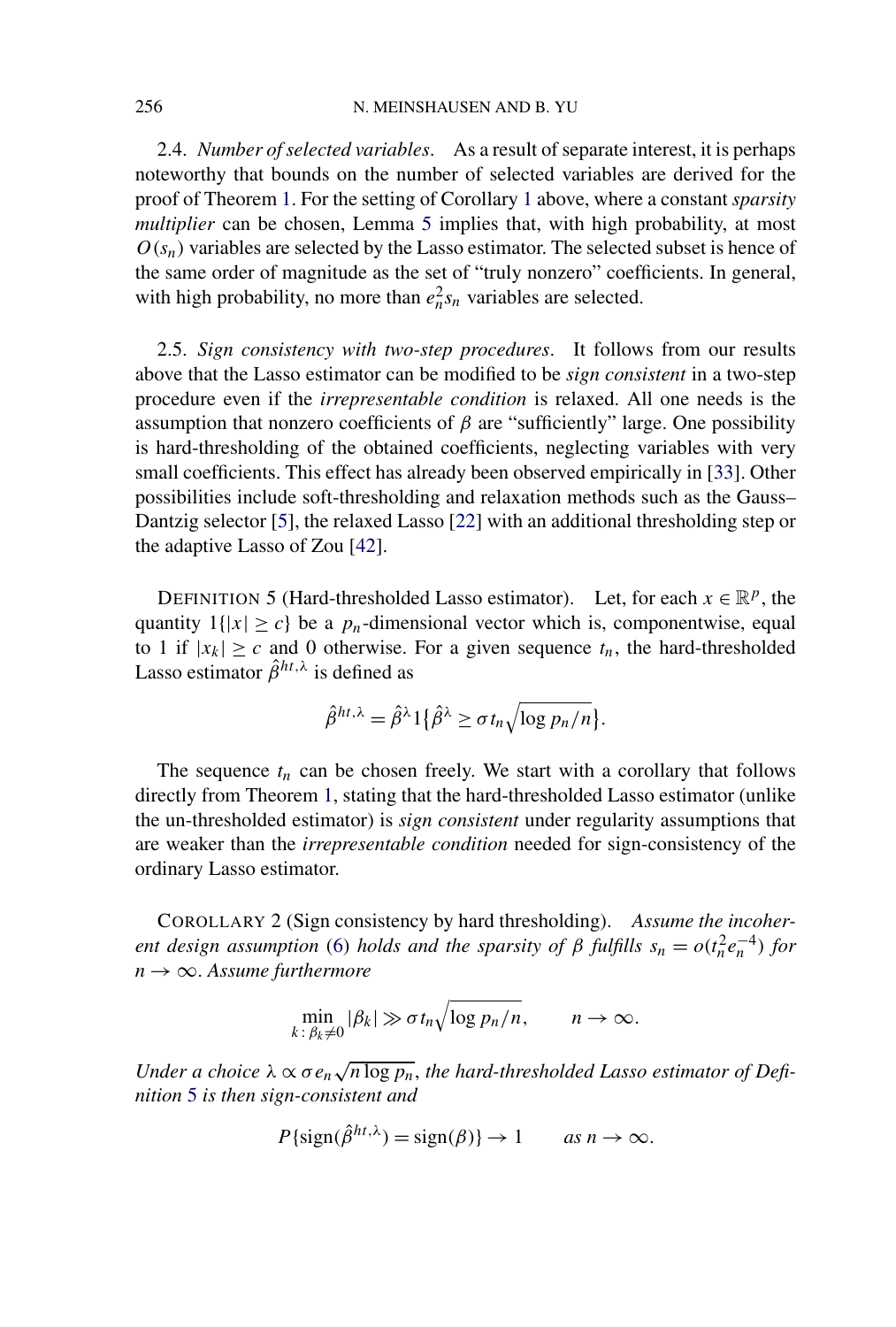<span id="page-11-0"></span>The proof follows from the results of Theorem [1.](#page-8-0) The bound [\(12\)](#page-8-0) on the  $\ell_2$ -distance, derived from Theorem [1,](#page-8-0) gives then trivially the identical bound on the squared  $\ell_{\infty}$ -distance between  $\hat{\beta}^{\lambda}$  and  $\beta$ . The result follows by observing that  $1/\phi_{\text{max}} = O(1)$  and the fact that  $\ell_{\infty}$  error is a smaller order of the lower bound on the size of nonzero  $\beta$ 's due to assumptions of incoherent design and  $s_n = o(t_n^2 e_n^{-4})$ . When choosing a suitable value of the cut-off parameter  $t_n$ , one is faced with a trade-off. Choosing larger values of the cut-off  $t_n$  places a stricter condition on the minimal nonzero value of  $\beta$ , while smaller values of  $t_n$  relax this assumption, yet require the vector  $β$  to be sparser.

The result mainly implies that *sign-consistency* can be achieved with the hardthresholded Lasso estimator under much weaker consistency requirements than with the ordinary Lasso estimator. As discussed previously, the ordinary Lasso estimator is only sign consistent if the *irrepresentable condition* or, equivalently, *neighborhood stability* is fulfilled [\[23, 41, 42\]](#page-23-0). This is a considerably stronger assumption than the incoherence assumption above. In either case, a similar assumption on the rate of decay of the minimal nonzero components is needed.

In conclusion, even though one cannot achieve *sign consistency* in general with just a single Lasso estimation, it can be achieved in a two-stage procedure.

**3. Proof of Theorem [1.](#page-8-0)** Let  $\beta^{\lambda}$  be the estimator under the absence of noise, that is,  $\beta^{\lambda} = \hat{\beta}^{\lambda,0}$ , where  $\hat{\beta}^{\lambda,\xi}$  is defined as in (15). The  $\ell_2$ -distance can then be bounded by  $\|\hat{\beta}^{\lambda} - \beta\|_{\ell_2}^2 \le 2\|\hat{\beta}^{\lambda} - \beta^{\lambda}\|_{\ell_2}^2 + 2\|\beta^{\lambda} - \beta\|_{\ell_2}^2$ . The first term on the right-hand side represents the variance of the estimation, while the second term represents the bias. The bias contribution follows directly from Lemma [2](#page-14-0) below. The bound on the variance term follows by Lemma [6](#page-18-0) below.

*De-noised response.* Before starting, it is useful to define a de-noised response. Define for  $0 < \xi < 1$  the de-noised version of the response variable,

$$
(14) \t Y(\xi) = X\beta + \xi \varepsilon.
$$

We can regulate the amount of noise with the parameter  $\xi$ . For  $\xi = 0$ , only the signal is retained. The original observations with the full amount of noise are recovered for  $\xi = 1$ . Now consider for  $0 \le \xi \le 1$  the estimator  $\hat{\beta}^{\lambda,\xi}$ ,

(15) 
$$
\hat{\beta}^{\lambda,\xi} = \argmin_{\beta} \|Y(\xi) - X\beta\|_{\ell_2}^2 + \lambda \|\beta\|_{\ell_1}.
$$

The ordinary Lasso estimate is recovered under the full amount of noise so that  $\hat{\beta}^{\lambda,1} = \hat{\beta}^{\lambda}$ . Using the notation from the previous results, we can write for the estimate in the absence of noise,  $\hat{\beta}^{\lambda,0} = \beta^{\lambda}$ . The definition of the de-noised version of the Lasso estimator will be helpful for the proof as it allows to characterize the variance of the estimator.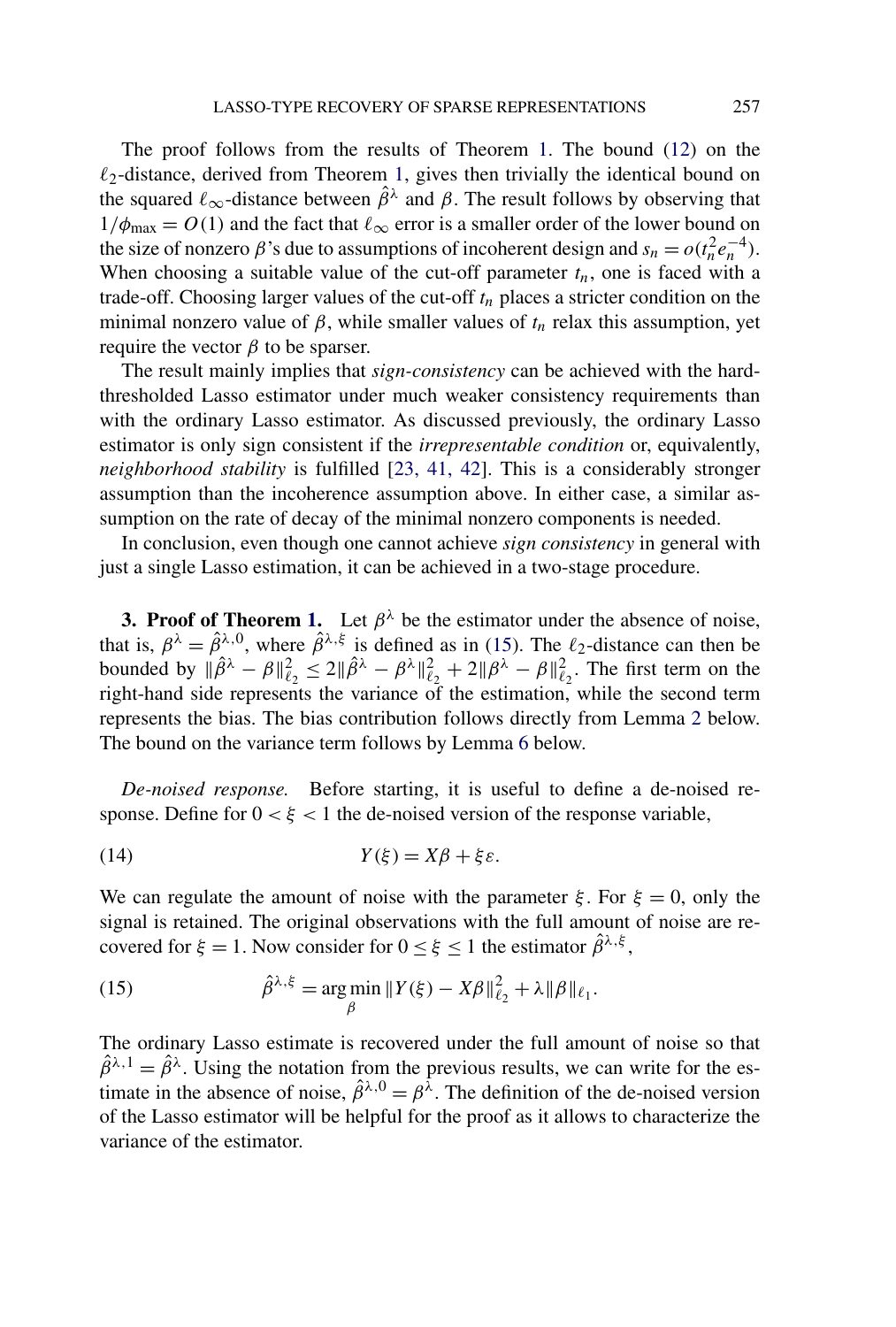<span id="page-12-0"></span>3.1. *Part* I *of proof*: *bias*. Let *K* be the set of nonzero elements of *β*, that is,  $K = \{k : \beta_k \neq 0\}$ . The cardinality of *K* is again denoted by  $s = s_n$ . For the following, let  $\beta^{\lambda}$  be the estimator  $\hat{\beta}^{\lambda,0}$  under the absence of noise, as defined in [\(15\)](#page-11-0). The solution  $\beta^{\lambda}$  can, for each value of  $\lambda$ , be written as  $\beta^{\lambda} = \beta + \gamma^{\lambda}$ , where

(16) 
$$
\gamma^{\lambda} = \argmin_{\zeta \in \mathbb{R}^p} f(\zeta).
$$

The function  $f(\zeta)$  is given by

(17) 
$$
f(\zeta) = n\zeta^T C \zeta + \lambda \sum_{k \in K^c} |\zeta_k| + \lambda \sum_{k \in K} (|\beta_k + \zeta_k| - |\beta_k|).
$$

The vector  $\gamma^{\lambda}$  is the bias of the Lasso estimator. We derive first a bound on the  $\ell_2$ -norm of  $\gamma^{\lambda}$ .

LEMMA 1. *Assume incoherent design as in* [\(6\)](#page-6-0) *with a sparsity multiplier sequence*  $e_n$ . The  $\ell_2$ -norm of  $\gamma^{\lambda}$ , as defined in (16), is then bounded for sufficiently *large values of n by*

(18) 
$$
\|\gamma^{\lambda}\|_{\ell_2} \le 17.5 \frac{\lambda}{n} \frac{\sqrt{s_n}}{\phi_{\min}(e_n s_n)}.
$$

PROOF. We write in the following  $\gamma$  instead of  $\gamma^{\lambda}$  for notational simplicity. Let  $\gamma(K)$  be the vector with coefficients  $\gamma_k(K) = \gamma_k 1\{k \in K\}$ , that is,  $\gamma(K)$  is the bias of the truly nonzero coefficients. Analogously, let  $\gamma(K^c)$  be the bias of the truly zero coefficients with  $γ_k(K^c) = γ_k1\{k \notin K\}$ . Clearly,  $γ = γ(K) + γ(K^c)$ . The value of the function  $f(\zeta)$ , as defined in (17), is 0 if setting  $\zeta = 0$ . For the true solution  $\gamma^{\lambda}$ , it follows hence that  $f(\gamma^{\lambda}) \leq 0$ . Hence, using that  $\zeta^T C \zeta \geq 0$  for any *ζ* ,

(19) 
$$
\|\gamma(K^{c})\|_{\ell_{1}} = \sum_{k \in K^{c}} |\zeta_{k}| \leq \left| \sum_{k \in K} (|\beta_{k} + \zeta_{k}| - |\beta_{k}|) \right| \leq \|\gamma(K)\|_{\ell_{1}}.
$$

As  $\|\gamma(K)\|_{\ell_0} \leq s_n$ , it follows that  $\|\gamma(K)\|_{\ell_1} \leq \sqrt{s_n} \|\gamma(K)\|_{\ell_2} \leq \sqrt{s_n} \|\gamma\|_{\ell_2}$  and hence, using (19),

(20) 
$$
\|\gamma\|_{\ell_1} \le 2\sqrt{s_n} \|\gamma\|_{\ell_2}.
$$

This result will be used further below. We use now again that  $f(\gamma^{\lambda}) \le 0$  [as  $\zeta =$ 0 yields the upper bound  $f(\zeta) = 0$ . Using the previous result that  $\|\gamma(K)\|_{\ell_1} \le$ *v* yields the upper bound *f* (*ζ j* = 0*j*. Using the previous result that  $||f(x)|_{\ell_2}$ , and ignoring the nonnegative term  $||f(x^c)||_{\ell_1}$ , it follows that

(21) 
$$
n\gamma^T C \gamma \leq \lambda \sqrt{s_n} \|\gamma\|_{\ell_2}.
$$

Consider now the term  $\gamma^T C \gamma$ . Bounding this term from below and plugging the result into (21) will yield the desired upper bound on the  $\ell_2$ -norm of  $\gamma$ . Let  $|\gamma(1)| \ge |\gamma(2)| \ge \cdots \ge |\gamma(n)|$  be the ordered entries of *γ*.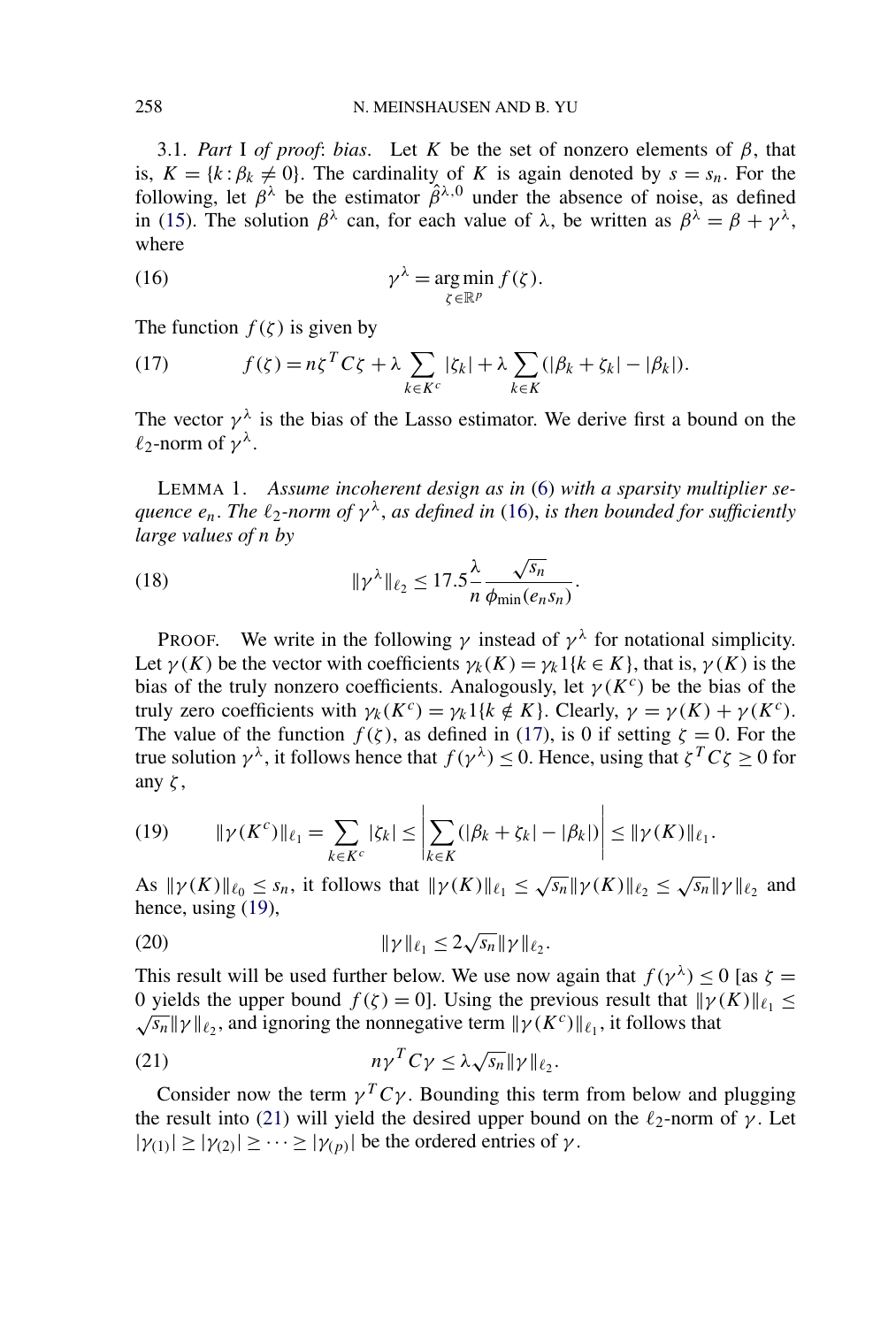Let  $u_n$  for  $n \in \mathbb{N}$  be a sequence of positive integers, to be chosen later, and define the set of the "*u<sub>n</sub>*-largest coefficients" as  $U = \{k : |\gamma_k| \ge |\gamma(u_n)|\}$ . Define analogously to above the vectors  $\gamma(U)$  and  $\gamma(U^c)$  by  $\gamma_k(U) = \gamma_k \hat{1}\{k \in U\}$  and  $\gamma_k(U^c) = \gamma_k 1\{k \notin U\}$ . The quantity  $\gamma^T C \gamma$  can be written as  $\gamma^T C \gamma = \|a + b\|_{\ell_2}^2$ , where  $a := n^{-1/2}Xv(U)$  and  $b := n^{-1/2}Xv(U^c)$ . Then

(22) 
$$
\gamma^T C \gamma = \|a+b\|_{\ell_2}^2 \ge (\|a\|_{\ell_2} - \|b\|_{\ell_2})^2.
$$

Before proceeding, we need to bound the norm  $\|\gamma(U^c)\|_{\ell_2}$  as a function of  $u_n$ . Assume for the moment that the  $\ell_1$ -norm  $\|\gamma\|_{\ell_1}$  is identical to some  $\ell > 0$ . Then it holds for every  $k = 1, \ldots, p$  that  $\gamma(k) \leq \ell/k$ . Hence,

(23) 
$$
\|\gamma(U^c)\|_{\ell_2}^2 \le \|\gamma\|_{\ell_1}^2 \sum_{k=u_n+1}^p \frac{1}{k^2} \le (4s_n \|\gamma\|_{\ell_2}^2) \frac{1}{u_n},
$$

having used the result [\(20\)](#page-12-0) from above that  $\|\gamma\|_{\ell_1} \leq 2\sqrt{s_n}\|\gamma\|_{\ell_2}$ . As  $\gamma(U)$  has by definition only  $u_n$  nonzero coefficients,

(24)  

$$
||a||_{\ell_2}^2 = ||\gamma(U)^T C \gamma(U)||_{\ell_2}^2 \ge \phi_{\min}(u_n) ||\gamma(U)||_{\ell_2}^2
$$

$$
\ge \phi_{\min}(u_n) \left(1 - \frac{4s_n}{u_n}\right) ||\gamma||_{\ell_2}^2,
$$

having used (23) and  $\|\gamma(U)\|_{\ell_2}^2 = \|\gamma\|_{\ell_2}^2 - \|\gamma(U^c)\|_{\ell_2}^2$ . As  $\gamma(U^c)$  has at most  $min\{n, p\}$  nonzero coefficients and using again (23),

$$
(25) \qquad \|b\|_{\ell_2}^2 = \|\gamma(U^c)^T C \gamma(U^c)\|_{\ell_2}^2 \leq \phi_{\text{max}} \|\gamma(U^c)\|_{\ell_2}^2 \leq \phi_{\text{max}} \frac{4s_n}{u_n} \|\gamma\|_{\ell_2}^2.
$$

Using (24) and (25) in (22), together with  $\phi_{\text{max}} \ge \phi_{\text{min}}(u_n)$ ,

(26) 
$$
\gamma^{T} C \gamma \geq \phi_{\min}(u_{n}) \|\gamma\|_{\ell_{2}}^{2} \bigg(1 - 4 \sqrt{\frac{s_{n} \phi_{\max}}{u_{n} \phi_{\min}(u_{n})}}\bigg).
$$

Choosing for  $u_n$  the *sparsity multiplier* sequence, as defined in [\(6\)](#page-6-0), times the sparsity  $s_n$ , so that  $u_n = e_n s_n$  it holds that  $s_n \phi_{\text{max}}/(e_n s_n \phi_{\text{min}}(e_n s_n)) < 1/18$  and hence also that  $s_n \phi_{\text{max}}/(e_n s_n \phi_{\text{min}}(e_n^2 s_n)) < 1/18$ , since  $\phi_{\text{min}}(e_n^2 s_n) \le \phi_{\text{min}}(e_n s_n)$ . Thus the right-hand side in (26) is bounded from below by  $18\phi_{\text{min}}(e_n s_n) ||\gamma||_{\ell_2}^2$  since  $(1 - 4/\sqrt{18}) \le 17.5$ . Using the last result together with [\(21\)](#page-12-0), which says that  $\gamma^T C \gamma \leq n^{-1} \lambda \sqrt{s_n} ||\gamma||_{\ell_2}$ , it follows that for large *n*,

$$
\|\gamma\|_{\ell_2} \le 17.5 \frac{\lambda}{n} \frac{\sqrt{s_n}}{\phi_{\min}(e_n s_n)},
$$

which completes the proof.  $\Box$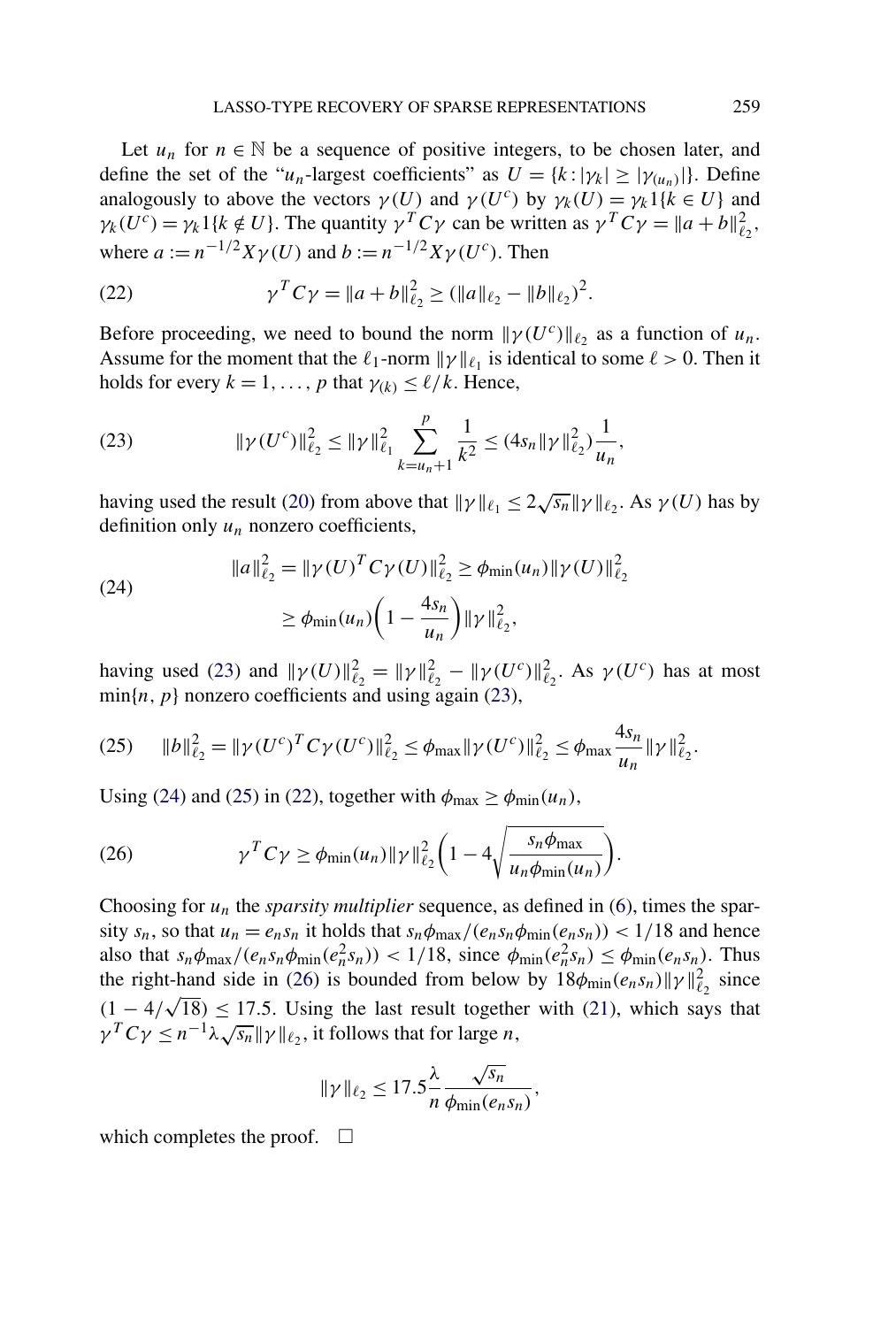<span id="page-14-0"></span>**LEMMA 2.** *Under the assumptions of Theorem* [1,](#page-8-0) *the bias*  $\|\gamma^{\lambda}\|_{\ell_2}^2$  *is bounded by*

$$
\|\gamma^{\lambda}\|_{\ell_2}^2 \le (17.5)^2 \sigma^2 \frac{s_n \log p_n}{n} \frac{e_n^2}{\phi_{\min}^2(e_n^2 s_n)}.
$$

PROOF. This is an immediate consequence of Lemma [1.](#page-12-0) Plugging the penalty **EXECUTE:** This is an immediate consequence of Lemma 1. Plugging the penatty sequence  $\lambda \propto \sigma \sqrt{n \log p_n} e_n$  into [\(18\)](#page-12-0), the results follows by the inequality  $\phi_{\min}(e_n s_n) \ge \phi_{\min}(e_n^2 s_n)$ , having used that, by its definition in [\(6\)](#page-6-0),  $e_n$  is necessarily larger than 1.  $\Box$ 

3.2. *Part* II *of proof*: *variance*. The proof for the variance part needs two steps. First, a bound on the variance is derived, which is a function of the number of active variables. In a second step, the number of active variables will be bounded, taking into account also the bound on the bias derived above.

*Variance of restricted OLS*. Before considering the Lasso estimator, a trivial bound is shown for the variance of a restricted OLS estimation. Let  $\hat{\theta}^M \in \mathbb{R}^p$  be, for every subset  $M \subseteq \{1, ..., p\}$  with  $|M| \le n$ , the restricted OLS-estimator of the noise vector *ε*,

$$
\hat{\theta}^M = (X_M^T X_M)^{-1} X_M^T \varepsilon.
$$

First, we bound the  $\ell_2$ -norm of this estimator. The result is useful for bounding the variance of the final estimator, based on the derived bound on the number of active variables.

LEMMA 3. Let  $\overline{m}_n$  be a sequence with  $\overline{m}_n = o(n)$  and  $\overline{m}_n \to \infty$  for  $n \to \infty$ . *If*  $p_n \to \infty$ , *it holds with probability converging to* 1 *for*  $n \to \infty$ 

$$
\max_{M \,:\, |M| \le \overline{m}_n} \|\hat{\theta}^M\|_{\ell_2}^2 \le \frac{2\log p_n}{n} \frac{\overline{m}_n}{\phi_{\min}^2(\overline{m}_n)} \sigma^2.
$$

The  $\ell_2$ -norm of the restricted estimator  $\hat{\theta}^M$  is thus bounded uniformly over all sets *M* with  $|M| < \overline{m_n}$ .

PROOF OF LEMMA 3. It follows directly from the definition of  $\hat{\theta}^M$  that, for every *M* with  $|M| \leq \overline{m}_n$ ,

(28) 
$$
\|\hat{\theta}^{M}\|_{\ell_2}^2 \leq \frac{1}{n^2 \phi_{\min}^2(\overline{m}_n)} \|X_M^T \varepsilon\|_{\ell_2}^2.
$$

It remains to be shown that, for  $n \to \infty$ , with probability converging to 1,

$$
\max_{M\colon |M|\leq \overline{m}_n} \|X_M^T \varepsilon\|_{\ell_2}^2 \leq 2\log p_n \sigma^2 \overline{m}_n n.
$$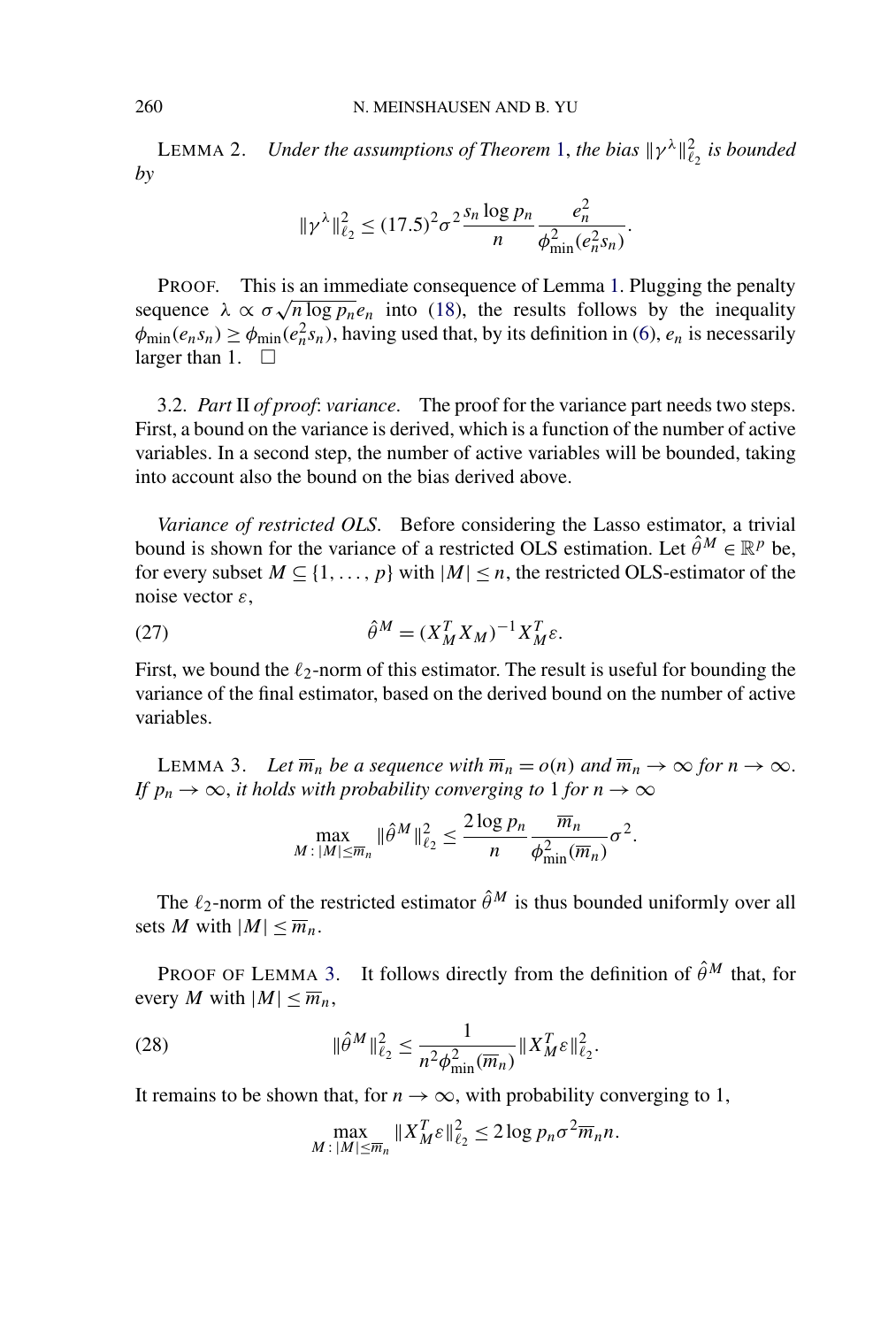<span id="page-15-0"></span>As  $\varepsilon_i \sim \mathcal{N}(0, \sigma^2)$  for all  $i = 1, \ldots, n$ , it holds with probability converging to 1 for  $n \to \infty$ , by Bonferroni's inequality that  $\max_{k \leq p_n} |\tilde{X}_k^T \varepsilon|^2$  is bounded from above by 2 log  $p_n \sigma^2 n$ . Hence, with probability converging to 1 for  $n \to \infty$ ,

(29) 
$$
\max_{M \,:\, |M| \leq \overline{m}_n} \|X_M^T \varepsilon\|_{\ell_2}^2 \leq \overline{m}_n \max_{k \leq p_n} |X_k^T \varepsilon|^2 \leq 2 \log p_n \sigma^2 n \overline{m}_n,
$$

which completes the proof.  $\square$ 

*Variance of estimate is bounded by restricted OLS variance*. We show that the variance of the Lasso estimator can be bounded by the variances of restricted OLS estimators, using bounds on the number of active variables.

LEMMA 4. *If*, *for a fixed value of λ*, *the number of active variables of the de-noised estimators*  $\hat{\beta}^{\lambda,\xi}$  *is for every*  $0 \leq \xi \leq 1$  *bounded by m, then* 

(30) 
$$
\sup_{0 \le \xi \le 1} \|\hat{\beta}^{\lambda,0} - \hat{\beta}^{\lambda,\xi}\|_{\ell_2}^2 \le \max_{M \,:\, |M| \le m} \|\hat{\theta}^M\|_{\ell_2}^2.
$$

PROOF. The key in the proof is that the solution path of  $\hat{\beta}^{\lambda,\xi}$ , if increasing the value of *ξ* from 0 to 1, can be expressed piecewise in terms of the restricted OLS solution. It will be obvious from the proof that it is sufficient to show the claim for  $\xi = 1$  in the term on the r.h.s. of (30).

The set  $M(\xi)$  of active variables is the set with maximal absolute gradient,

$$
M(\xi) = \{k : |G_k^{\lambda,\xi}| = \lambda\}.
$$

Note that the estimator  $\hat{\beta}^{\lambda,\xi}$  and also the gradient  $G_k^{\lambda,\xi}$  are continuous functions in both *λ* and *ξ* [\[11\]](#page-23-0). Let  $0 = \xi_1 < \xi_2 < \cdots < \xi_{L+1} = 1$  be the points of discontinuity of  $M(\xi)$ . At these locations, variables either join the active set or are dropped from the active set.

Fix some *j* with  $1 \le j \le J$ . Denote by  $M_j$  the set of active variables  $M(\xi)$  for any  $\xi \in (\xi_j, \xi_{j+1})$ . We show in the following that the solution  $\hat{\beta}^{\lambda,\xi}$  is for all  $\xi$  in the interval  $(\xi_j, \xi_{j+1})$  given by

(31) 
$$
\forall \xi \in (\xi_j, \xi_{j+1}) : \hat{\beta}^{\lambda, \xi} = \hat{\beta}^{\lambda, \xi_j} + (\xi - \xi_j) \hat{\theta}^{M_j},
$$

where  $\hat{\theta}^{M_j}$  is the restricted OLS estimator of noise, as defined in [\(27\)](#page-14-0). The local effect of increased noise (larger value of  $\xi$ ) on the estimator is thus to shift the coefficients of the active set of variables along the least squares direction.

Once (31) is shown, the claim follows by piecing together the piecewise linear parts and using continuity of the solution as a function of *ξ* to obtain

$$
\|\hat{\beta}^{\lambda,0} - \hat{\beta}^{\lambda,1}\|_{\ell_2} \le \sum_{j=1}^J \|\hat{\beta}^{\lambda,\xi_j} - \hat{\beta}^{\lambda,\xi_{j+1}}\|_{\ell_2}
$$
  

$$
\le \max_{M \colon |M| \le m} \|\hat{\theta}^M\|_{\ell_2} \sum_{j=1}^J (\xi_{j+1} - \xi_j) = \max_{M \colon |M| \le m} \|\hat{\theta}^M\|_{\ell_2}.
$$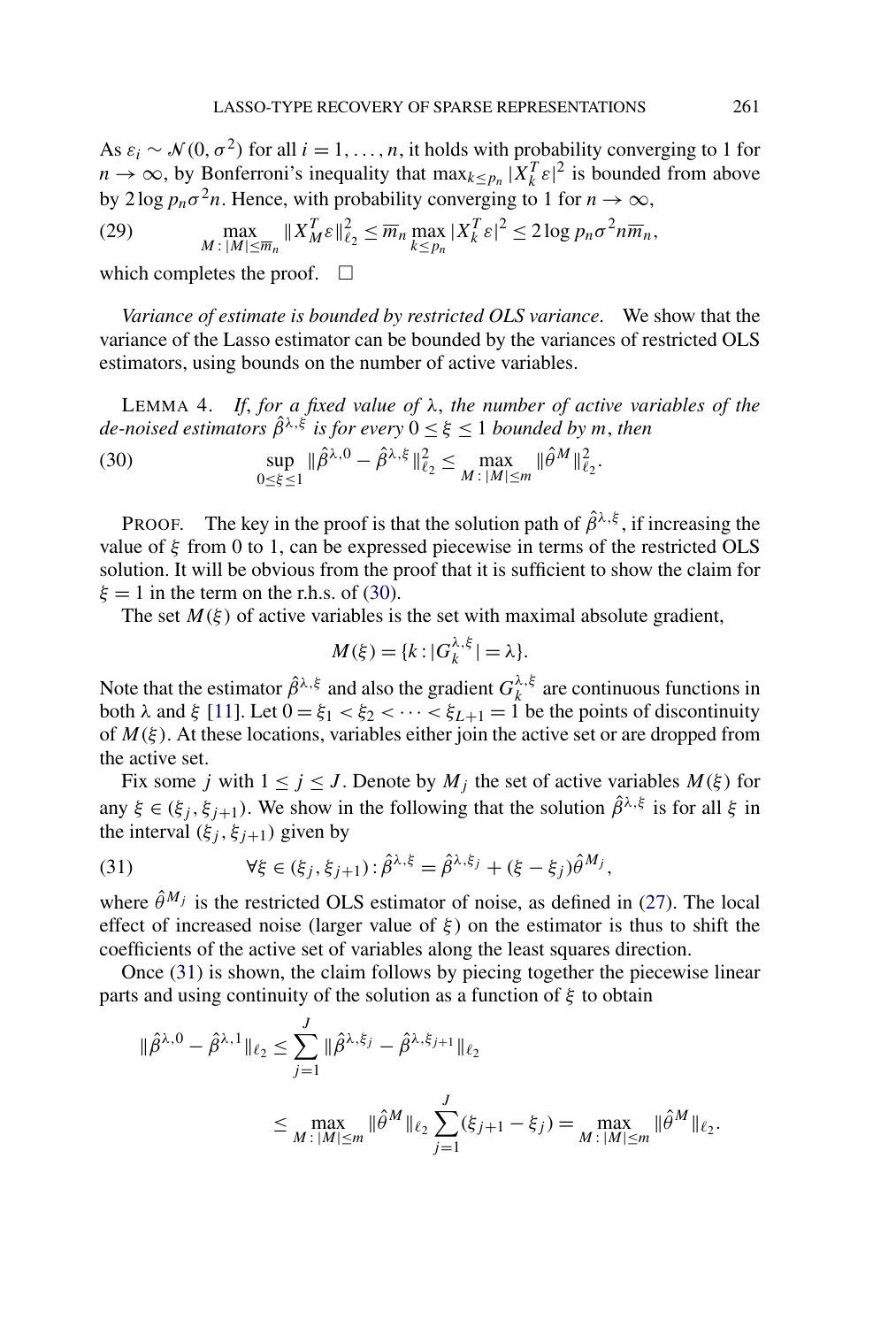It thus remains to show [\(31\)](#page-15-0). A necessary and sufficient condition for  $\hat{\beta}^{\lambda,\xi}$  with  $\xi \in (\xi_j, \xi_{j+1})$  to be a valid solution is that for all  $k \in M_j$  with nonzero coefficient  $\hat{\beta}_k^{\lambda,\xi} \neq 0$ , the gradient is equal to  $\lambda$  times the negative sign,

(32) 
$$
G_k^{\lambda,\xi} = -\lambda \operatorname{sign}(\hat{\beta}_k^{\lambda,\xi}),
$$

that for all variables with  $k \in M_j$  with zero coefficient  $\hat{\beta}_k^{\lambda,\xi} = 0$  the gradient is equal in absolute value to *λ*

$$
(33)\t\t\t |G_k^{\lambda,\xi}| = \lambda
$$

and for variables  $k \notin M_j$  not in the active set,

$$
|G_k^{\lambda,\xi}|<\lambda.
$$

These conditions are a consequence of the requirement that the subgradient of the loss function contains 0 for a valid solution.

Note that the gradient of the active variables in  $M_i$  is unchanged if replacing  $\xi \in (\xi_i, \xi_{i+1})$  by some  $\xi' \in (\xi_i, \xi_{i+1})$  and replacing  $\hat{\beta}^{\lambda,\xi}$  by  $\hat{\beta}^{\lambda,\xi} + (\xi' - \xi)\hat{\theta}^{M}$ . That is, for all  $k \in M_i$ ,

$$
(Y(\xi) - X\hat{\beta}^{\lambda,\xi})^T X_k = \left\{ Y(\xi') - X(\hat{\beta}^{\lambda,\xi} + (\xi' - \xi)\hat{\theta}^{M_j}) \right\}^T X_k,
$$

as the difference of both sides is equal to  $(\xi' - \xi)(\epsilon - X\hat{\theta}^{M_j})^T X_k$ , and  $(\epsilon X\hat{\theta}^{M_j}$ *T*  $X_k = 0$  for all  $k \in M_j$ , as  $\hat{\theta}^{M_j}$  is the OLS of  $\varepsilon$ , regressed on the variables in  $M_i$ . Equalities (32) and (33) are thus fulfilled for the solution and it remains to show that (34) also holds. For sufficiently small values of  $\xi' - \xi$ , inequality (34) is clearly fulfilled for continuity reasons. Note that if  $|\xi' - \xi|$  is large enough such that for one variable  $k \notin M_j$  inequality (34) becomes an equality, then the set of active variables changes and thus either  $\xi' = \xi_{i+1}$  or  $\xi' = \xi_i$ . We have thus shown that the solution  $\hat{\beta}^{\lambda,\xi}$  can for all  $\xi \in (\xi_i, \xi_{i+1})$  be written as

$$
\hat{\beta}^{\lambda,\xi} = \hat{\beta}^{\lambda,\xi_j} + (\xi - \xi_j) \hat{\theta}^{M_j},
$$

which proves [\(31\)](#page-15-0) and thus completes the proof.  $\Box$ 

*A bound on the number of active variables*. A decisive part in the variance of the estimator is determined by the number of selected variables. Instead of directly bounding the number of selected variables, we derive bounds for the number of *active variables*. As any variable with a nonzero regression coefficient is also an *active variable*, these bounds lead trivially to bounds for the number of selected variables.

Let A*<sup>λ</sup>* be the set of *active variables*,

$$
\mathcal{A}_{\lambda} = \{k : |G_{k}^{\lambda}| = \lambda\}.
$$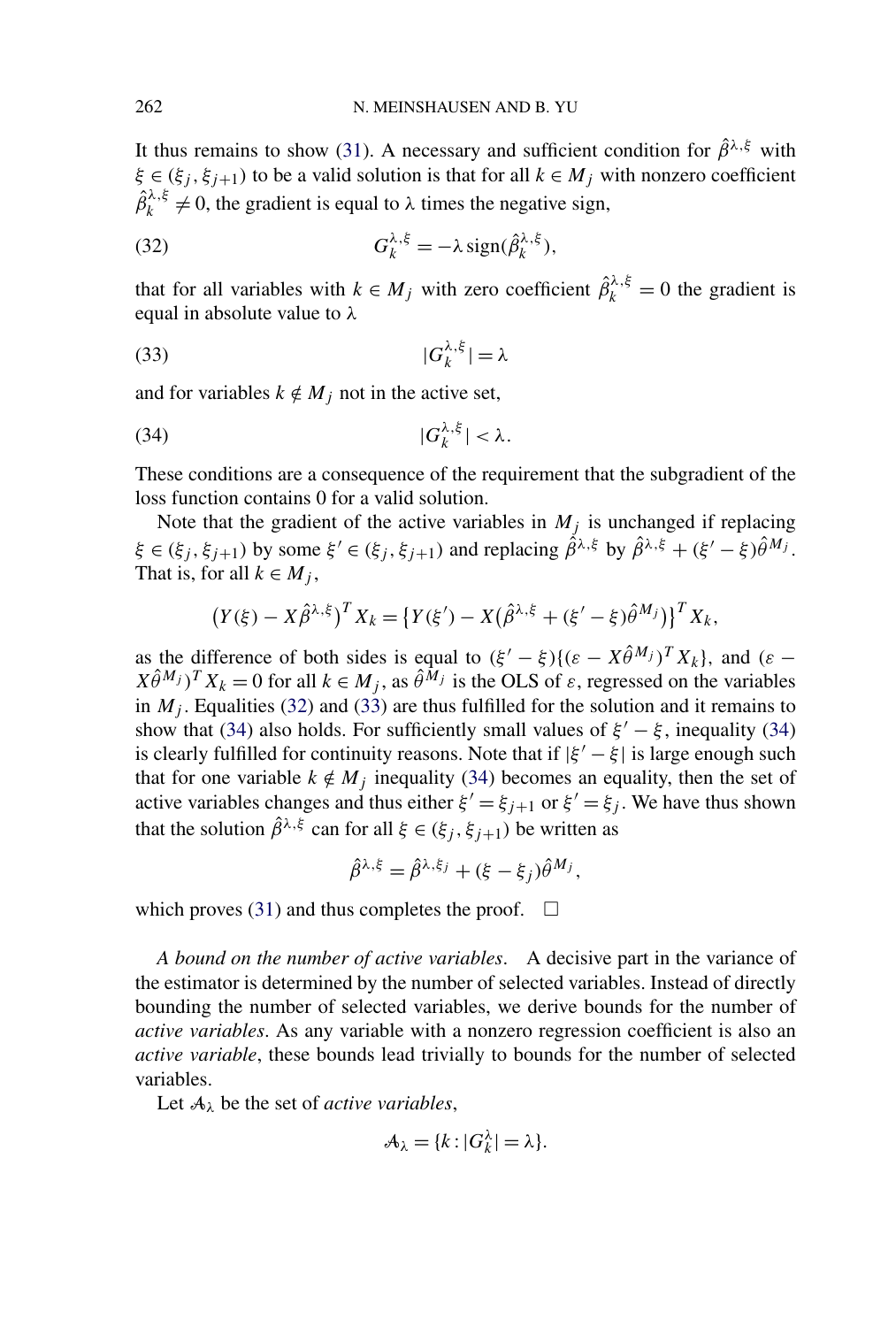<span id="page-17-0"></span>Let  $A_{\lambda,\xi}$  be the set of *active variables* of the de-noised estimator  $\hat{\beta}^{\lambda,\xi}$ , as defined in [\(15\)](#page-11-0). The number of selected variables (variables with a nonzero coefficient) is at most as large as the number of *active variables*, as any variable with a nonzero estimated coefficient has to be an *active variable* [\[25\]](#page-24-0).

LEMMA 5. *For*  $\lambda \ge \sigma e_n \sqrt{n \log p_n}$ , the maximal number  $\sup_{0 \le \xi \le 1} |\mathcal{A}_{\lambda,\xi}|$  of *active variables is bounded, with probability converging to* 1 *for*  $n \rightarrow \infty$ , *by* 

$$
\sup_{0\leq\xi\leq 1}|\mathcal{A}_{\lambda,\xi}|\leq e_n^2s_n.
$$

PROOF. Let  $R^{\lambda,\xi}$  be the residuals of the de-noised estimator [\(15\)](#page-11-0),  $R^{\lambda,\xi} = Y X\hat{\beta}^{\lambda,\xi}$ . For any *k* in the  $|\mathcal{A}_{\lambda,\xi}|$ -dimensional space spanned by the *active variables*,

$$
(35) \t\t\t |X_k^T R^{\lambda,\xi}| = \lambda.
$$

Adding up, it follows that for all  $0 \leq \xi \leq 1$ ,

$$
(36) \t\t\t |\mathcal{A}_{\lambda,\xi}|\lambda^2 = \|X_{\mathcal{A}_{\lambda,\xi}}^T R^{\lambda,\xi}\|_{\ell_2}^2.
$$

The residuals can for all values  $0 \leq \xi \leq 1$  be written as the sum of two terms,  $R^{\lambda,\xi} = X(\beta - \hat{\beta}^{\lambda,\xi}) + \xi \varepsilon$ . Equality (36) can now be transformed into the inequality,

$$
(37) \qquad |\mathcal{A}_{\lambda,\xi}|\lambda^2 \le (||X_{\mathcal{A}_{\lambda,\xi}}^T X(\beta - \hat{\beta}^{\lambda,\xi})||_{\ell_2} + \xi^2 ||X_{\mathcal{A}_{\lambda,\xi}}^T \varepsilon||_{\ell_2})^2
$$

(38) 
$$
\leq (||X_{\mathcal{A}_{\lambda,\xi}}^T X(\beta - \hat{\beta}^{\lambda,\xi})||_{\ell_2} + ||X_{\mathcal{A}_{\lambda,\xi}}^T \varepsilon||_{\ell_2})^2.
$$

Denote by  $\tilde{m}$  the supremum of  $|A_{\lambda,\xi}|$  over all values of  $0 \leq \xi \leq 1$ . Using the same argument as in the derivation of [\(29\)](#page-15-0), the term  $\sup_{0 \le \xi \le 1} \|X_{\mathcal{A}_{\lambda,\xi}}^T \varepsilon\|_{\ell_2}^2$  is of order  $o_p(\tilde{m}n \log p_n)$  as long as  $p_n \to \infty$  for  $n \to \infty$ . For sufficiently large *n* it brider  $o_p(mn \log p_n)$  as long as  $p_n \to \infty$  for  $n \to \infty$ . For sumclemly large *n* it holds thus, using  $\lambda \ge \sigma e_n \sqrt{n \log p_n}$ , that  $\sup_{0 \le \xi \le 1} ||X_{\mathcal{A}_{\lambda,\xi}}^T \xi||_{\ell_2} / (\tilde{m} \lambda^2)^{1/2} \le \eta$  for any  $\eta > 0$ . Dividing by  $\lambda^2$ , (37) implies then, with probability converging to 1,

(39) 
$$
\tilde{m} \leq \sup_{0 \leq \xi \leq 1} (\lambda^{-1} \| X_{\mathcal{A}_{\lambda,\xi}}^T X(\beta - \hat{\beta}^{\lambda,\xi}) \|_{\ell_2} + \eta \sqrt{\tilde{m}})^2.
$$

Now turning to the right-hand side, it trivially holds for any value of  $0 \le \xi \le 1$  that  $|A_{\lambda,\xi}| \le \min\{n, p\}$ . On the other hand,  $X(\beta - \hat{\beta}^{\lambda,\xi}) = X_{\mathcal{B}_{\lambda,\xi}}(\beta - \hat{\beta}^{\lambda,\xi})$ , where  $\mathcal{B}_{\lambda,\xi} := \mathcal{A}_{\lambda,\xi} \cup \{k : \beta_k \neq 0\}$ , as the difference vector  $\beta - \hat{\beta}^{\lambda,\xi}$  has nonzero entries only in the set  $\mathcal{B}_{\lambda, \xi}$ . Thus

$$
||X_{\mathcal{A}_{\lambda,\xi}}^T X(\beta-\hat{\beta}^{\lambda,\xi})||_{\ell_2}^2 \leq ||X_{\mathcal{B}_{\lambda,\xi}}^T X_{\mathcal{B}_{\lambda,\xi}}(\beta-\hat{\beta}^{\lambda,\xi})||_{\ell_2}^2.
$$

Using additionally  $|\mathcal{B}_{\lambda,\xi}| \leq s_n + \min\{n, p\}$ , it follows that

$$
||X_{\mathcal{A}_{\lambda,\xi}}^T X(\beta - \hat{\beta}^{\lambda,\xi})||_{\ell_2}^2 \leq n^2 \phi_{\max}^2 ||(\beta - \hat{\beta}^{\lambda,\xi})||_{\ell_2}^2.
$$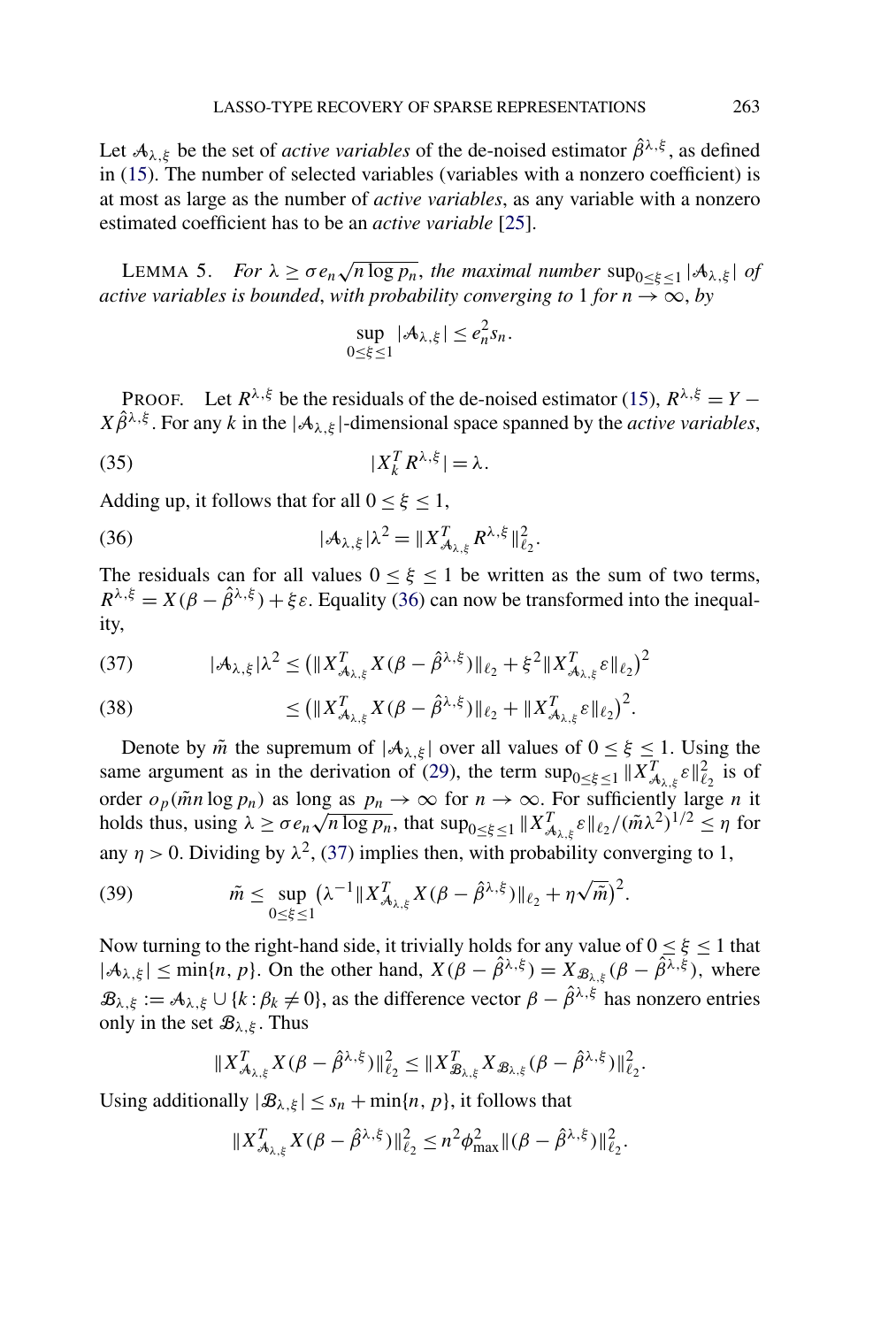<span id="page-18-0"></span>Splitting the difference  $\beta - \hat{\beta}^{\lambda,\xi}$  into  $(\beta - \beta^{\lambda}) + (\beta^{\lambda} - \hat{\beta}^{\lambda,\xi})$ , where  $\beta^{\lambda} = \hat{\beta}^{\lambda,0}$ is again the population version of the Lasso estimator, it holds for any  $\eta > 0$ , using [\(39\)](#page-17-0), that with probability converging to 1 for  $n \to \infty$ ,

$$
(40) \quad \tilde{m} \le \left(n\lambda^{-1}\phi_{\max}\|\beta-\beta^{\lambda}\|_{\ell_{2}}+n\lambda^{-1}\phi_{\max}\sup_{0\le\xi\le1}\|\hat{\beta}^{\lambda,0}-\hat{\beta}^{\lambda,\xi}\|_{\ell_{2}}+n\sqrt{\tilde{m}}\right)^{2}.
$$

Using Lemmas [3](#page-14-0) and [4,](#page-15-0) the variance term  $n^2 \phi_{\text{max}}^2 \sup_{0 \le \xi \le 1} ||\hat{\beta}^{\lambda,0} - \hat{\beta}^{\lambda,\xi}||_{\ell_2}^2$ is bounded by  $o_p\{n\tilde{m}\log p_n\phi_{\text{max}}^2/\phi_{\text{min}}^2(\tilde{m})\}$ . Define, implicitly, a sequence  $\tilde{\lambda} =$ *σ*  $\sqrt{n \log p_n}(\phi_{\text{max}}/\phi_{\text{min}}(\tilde{m}))$ . For any sequence *λ* with lim inf<sub>*n*→∞</sub>  $\lambda/\lambda > 0$ , the term  $n^2\lambda^{-2}\phi_{\text{max}}^2 \sup_{0\leq \xi \leq 1} ||\hat{\beta}^{\lambda,0} - \hat{\beta}^{\lambda,\xi}||_{\ell_2}^2$  is then of order  $o_p(\tilde{m})$ . Using furthermore the bound on the bias from Lemma [1,](#page-12-0) it holds with probability converging to 1, for  $n \to \infty$  for any sequence  $\lambda$  with  $\liminf_{n \to \infty} \lambda/\lambda > 0$  and any  $\eta > 0$  that

$$
\tilde{m} \leq (n\lambda^{-1}\phi_{\max}\|\beta-\beta^{\lambda}\|_{\ell_2}+2\eta\sqrt{\tilde{m}})^2 \leq \left(17.5\phi_{\max}\frac{\sqrt{s_n}}{\phi_{\min}(e_ns_n)}+2\eta\sqrt{\tilde{m}}\right)^2.
$$

Choosing  $\eta = 0.013$  implies, for an inequality of the form  $a^2 \le (x + 2\eta a)^2$ , that  $a \leq (18/17.5)x$ . Hence, choosing this value of *η*, it follows from the equation above that, with probability converging to 1 for  $n \to \infty$ ,

$$
\tilde{m} \le 18^2 \phi_{\max}^2 \frac{s_n}{\phi_{\min}^2(e_n s_n)} = e_n^2 s_n \left(\frac{18 \phi_{\max}}{e_n \phi_{\min}(e_n s_n)}\right)^2 \le e_n^2 s_n,
$$

having used the definition of the *sparsity multiplier* in [\(6\)](#page-6-0). We can now see that the requirement on  $\lambda$ , namely lim  $\inf_{n\to\infty} \lambda/\tilde{\lambda} > 0$ , is fulfilled if  $\lambda \ge \sigma e_n \sqrt{n \log p_n}$ , which completes the proof.  $\Box$ 

Finally, we use Lemmas [3,](#page-14-0) [4](#page-15-0) and [5](#page-17-0) to show the bound on the variance of the estimator.

LEMMA 6. *Under the conditions of Theorem* [1,](#page-8-0) *with probability converging to* 1 *for*  $n \to \infty$ ,

$$
\|\beta^{\lambda}-\hat{\beta}^{\lambda}\|_{\ell_2}^2 \leq 2\sigma^2 \frac{s_n \log p_n}{n} \frac{e_n^2}{\phi_{\min}^2(e_n^2 s_n)}.
$$

The proof follows immediately from Lemmas [3](#page-14-0) and [4](#page-15-0) when inserting the bound on the number of active variables obtained in Lemma [5.](#page-17-0)

**4. Numerical illustration: frequency detection.** Instead of extensive numerical simulations, we would like to illustrate a few aspects of Lasso-type variable selection if the *irrepresentable condition* is not fulfilled. We are not making claims that the Lasso is superior to other methods for high-dimensional data. We merely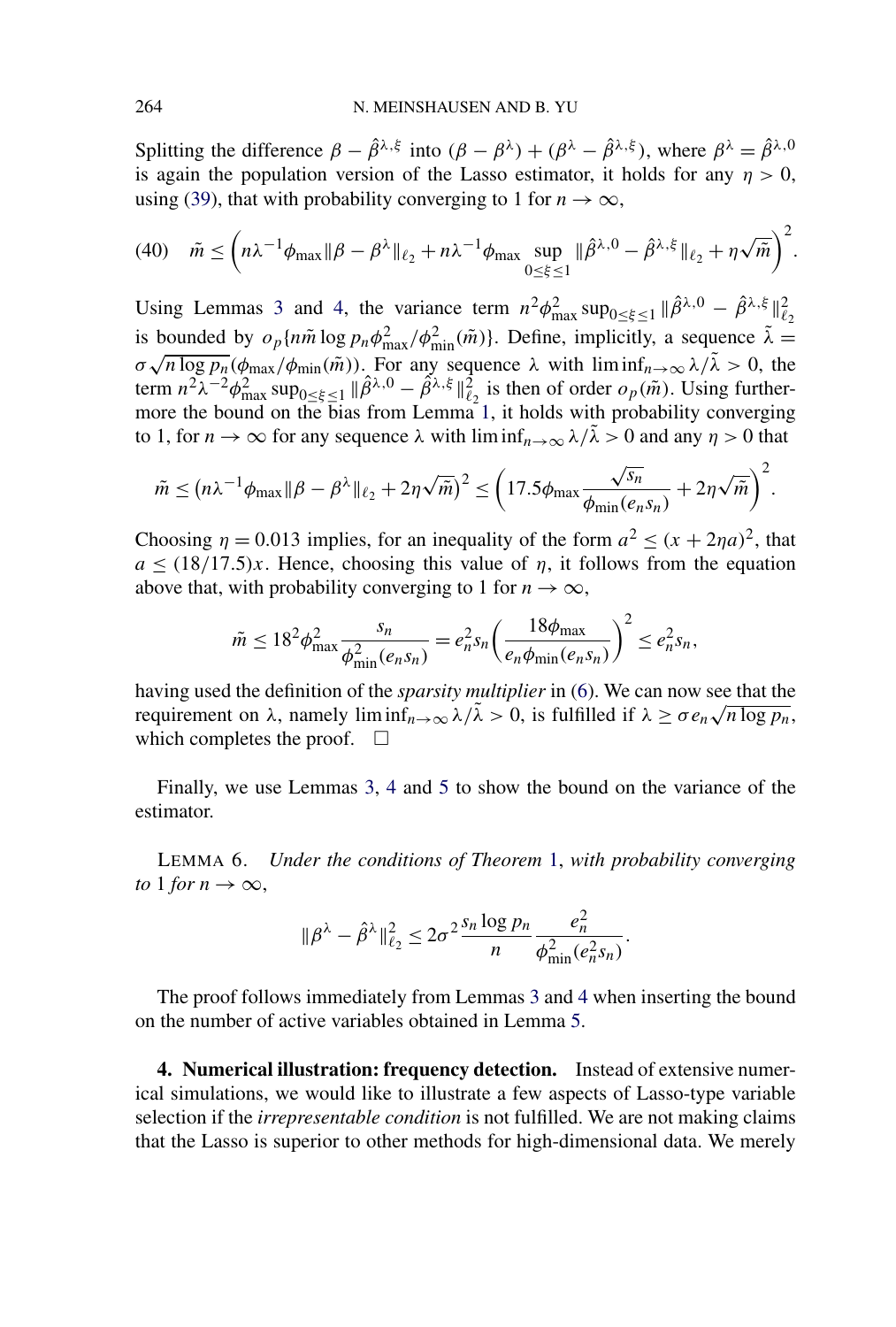want to draw attention to the fact that (a) the Lasso might not be able to select the correct variables but (b) comes nevertheless close to the true vector in an  $\ell_2$ -sense.

An illustrative example is frequency detection. It is of interest in some areas of the physical sciences to accurately detect and resolve frequency components; two examples are variable stars [\[27\]](#page-24-0) and detection of gravitational waves [\[6, 32\]](#page-23-0). A nonparametric approach is often most suitable for fitting of the involved periodic functions [\[15\]](#page-23-0). However, we assume here for simplicity that the observations  $Y =$  $(Y_1, \ldots, Y_n)$  at time points  $t = (t_1, \ldots, t_n)$  are of the form

$$
Y_i = \sum_{\omega \in \Omega} \beta_\omega \sin(2\pi \omega t_i + \phi_\omega) + \varepsilon_i,
$$

where  $\Omega$  contains the set of fundamental frequencies involved, and  $\varepsilon_i$  for  $i =$ 1,..., *n* is independently and identically distributed noise with  $\varepsilon_i \sim \mathcal{N}(0, \sigma^2)$ . To simplify the problem even more, we assume that the phases are known to be zero,  $\phi_{\omega} = 0$  for all  $\omega \in \Omega$ . Otherwise one might like to employ the Group Lasso [\[37\]](#page-24-0), grouping together the sine and cosine part of identical frequencies.

It is of interest to resolve closely adjacent spectral lines [\[16\]](#page-23-0) and we will work in this setting in the following. We choose for the experiment  $n = 200$  evenly spaced observation times. There are supposed to be two closely adjacent frequencies with *ω*<sub>1</sub> = 0.0545 and *ω*<sub>2</sub> = 0.0555 = *ω*<sub>1</sub> + 1/300, both entering with  $β<sub>ω<sub>1</sub></sub> = β<sub>ω<sub>2</sub></sub> = 1$ . As we have the information that the phase is zero for all frequencies, the predictor variables are given by all sine-functions with frequencies evenly spaced between 1*/*200 and 1*/*2, with a spacing of 1*/*600 between adjacent frequencies.

In the chosen setting, the *irrepresentable condition* is violated for the frequency  $\omega_m = (\omega_1 + \omega_2)/2$ . Even in the absence of noise, this *resonance frequency* is included in the Lasso-estimate for all positive penalty parameters, as can be seen from the results further below. As a consequence of a violated *irrepresentable condition*, the largest peak in the periodogram is in general obtained for the *resonance frequency*. In Figure [1](#page-20-0) we show the periodogram [\[28\]](#page-24-0) under a moderate noise level  $\sigma = 0.2$ . The periodogram shows the amount of energy in each frequency, and is defined through the function

$$
\Delta E(\omega) = \sum_i Y_i^2 - \sum_i (Y_i - \hat{Y}_i^{(\omega)})^2,
$$

where  $\hat{Y}^{(\omega)}$  is the least squares fit of the observations *Y*, using only sine and cosine functions with frequency *ω* as two predictor variables. There is clearly a peak at frequency  $\omega_m$ . As can be seen in the close-up around  $\omega_m$ , it is not immediately obvious from the periodogram that there are *two* frequencies at frequencies *ω*<sup>1</sup> and *ω*2. As said above, the *irrepresentable condition* is violated for the *resonance frequency* and it is of interest to see which frequencies are picked up by the Lasso estimator.

The results are shown in Figures [2](#page-20-0) and [3.](#page-21-0) Figure [3](#page-21-0) highlights that the two true frequencies are with high probability picked up by the Lasso. The *resonance frequency* is also selected with high probability, no matter how the penalty is chosen.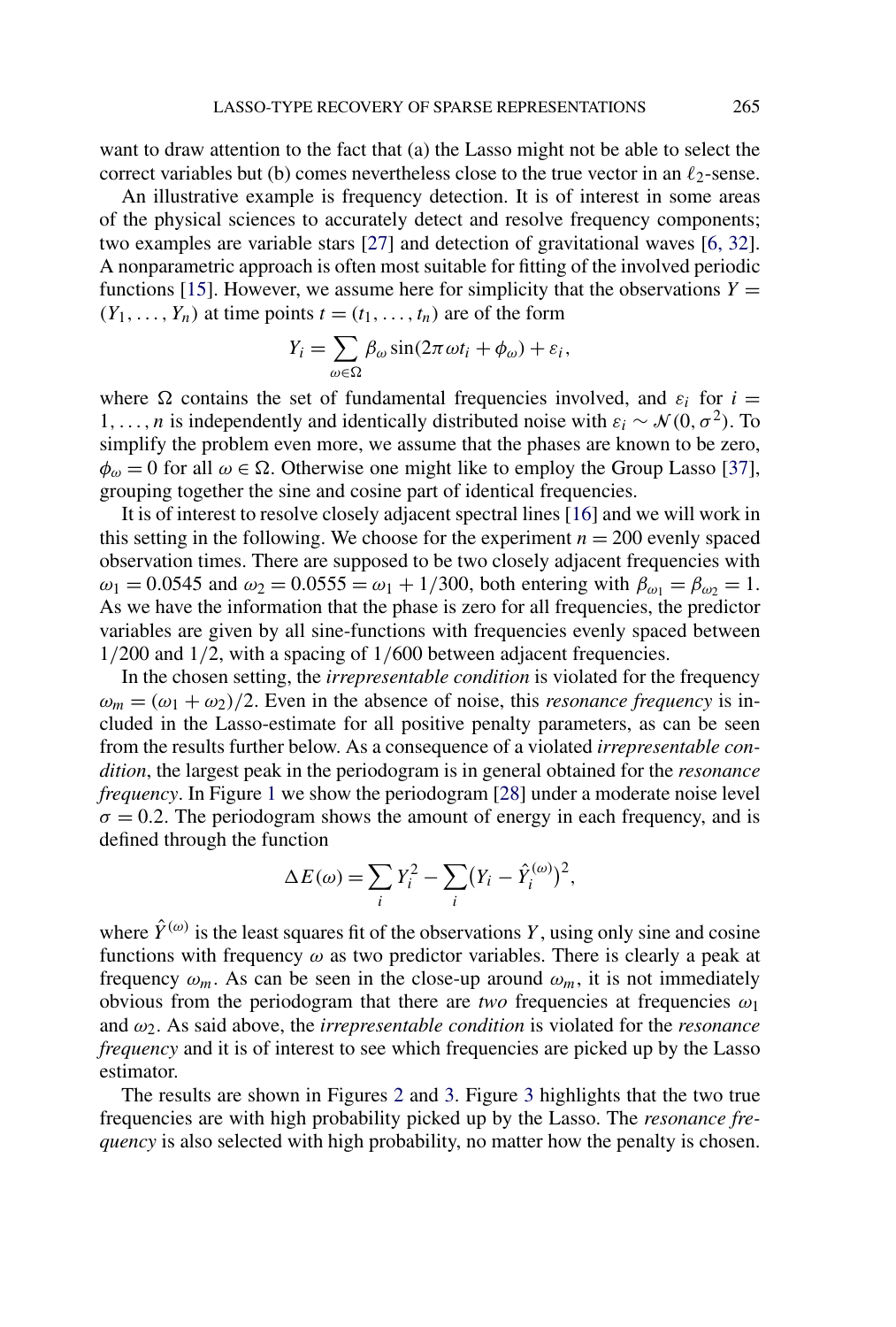<span id="page-20-0"></span>

FIG. 1. *The energy*  $\log \Delta E(\omega)$  *for a noise level*  $\sigma = 0.2$  *is shown on the left for a range of frequencies ω*. *A close-up of the region around the peak is shown on the right*. *The two frequencies ω*1 *and*  $\omega_2$  *are marked with solid vertical lines, while the resonance frequency*  $(\omega_1 + \omega_2)/2$  *is shown with a broken vertical line*.



FIG. 2. *An example where the Lasso is bound to select wrong variables*, *while being a good approximation to the true vector in the -*2*-sense*. *Top row*: *The noise level increases from left to right as σ* = 0*,* 0*.*1*,* 0*.*2*,* 1. *For one run of the simulation*, *paths of the estimated coefficients are shown as a function of the square root*  $\sqrt{\lambda}$  *of the penalty parameter. The actually present signal frequencies ω*1 *and ω*2 *are shown as solid lines*, *the resonance frequency as a broken line*, *and all other frequencies are shown as dotted lines*. *Bottom row*: *The shaded areas contain*, *for* 90*% of all simulations*, *the regularization paths of the signal frequencies* (*region with solid borders*), *resonance frequency* (*area with broken borders*) *and all other frequencies* (*area with dotted boundaries*). *The path of the resonance frequency displays reverse shrinkage as its coefficient gets*, *in general*, *smaller for smaller values of the penalty*. *As expected from the theoretical results*, *if the penalty parameter is chosen correctly*, *it is possible to separate the signal and resonance frequencies for sufficiently low noise levels by just retaining large and neglecting small coefficients*. *It is also apparent that the coefficient of the resonance frequency is small for a correct choice of the penalty parameter but very seldom identically zero*.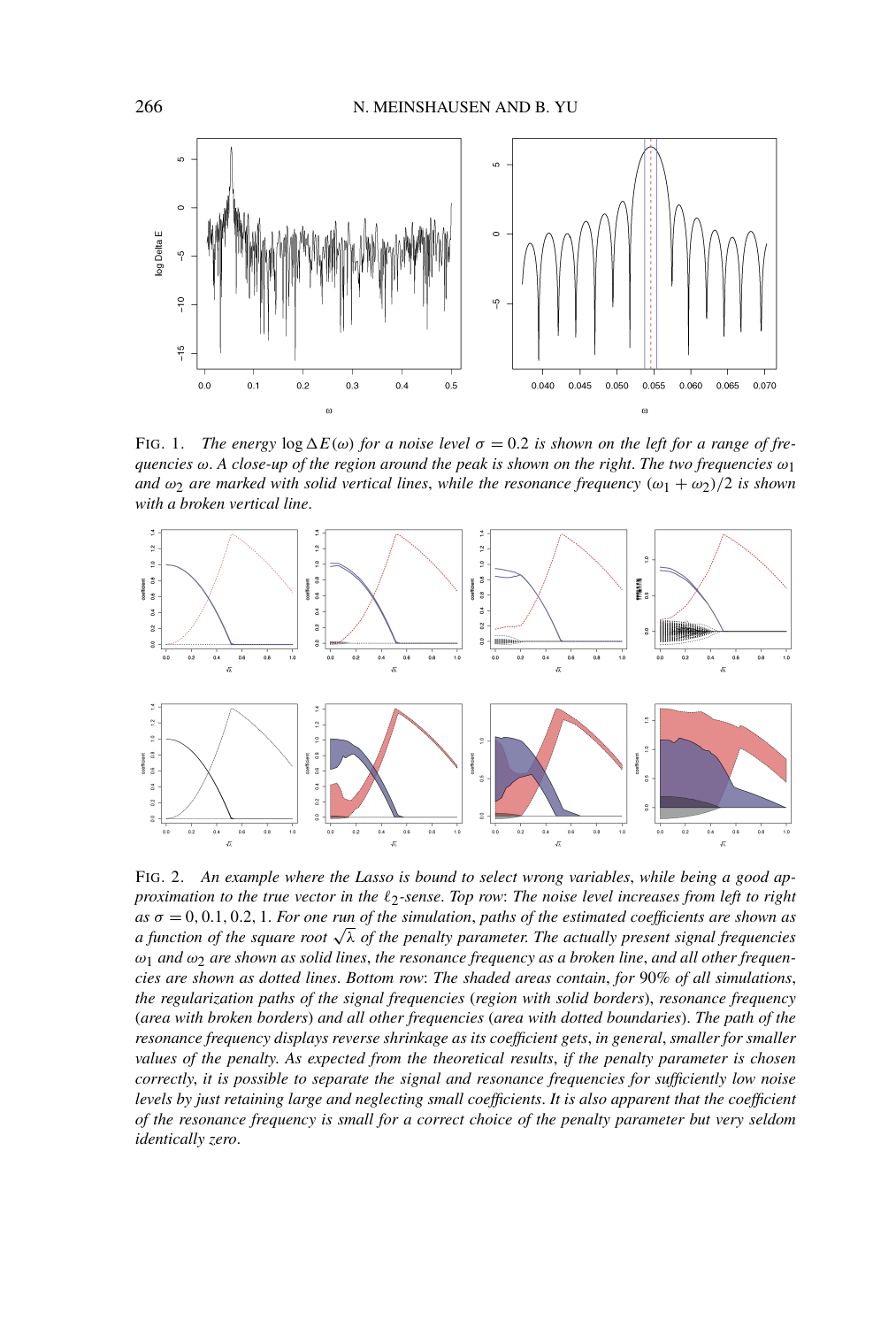<span id="page-21-0"></span>

FIG. 3. *The top row shows the -*<sup>2</sup>*-distance between <sup>β</sup> and <sup>β</sup>*ˆ*<sup>λ</sup> separately for the signal frequencies* (*solid blue line*), *resonance frequency* (*broken red line*) *and all other frequencies* (*dotted gray line*). *It is evident that the distance is quite small for all three categories simultaneously if the noise level is sufficiently low* (*the noise level is again increasing from left to right as σ* = 0*,* 0*.*1*,* 0*.*2*,* 1). *The bottom row shows*, *on the other hand*, *the average number of selected variables* (*with nonzero estimated regression coefficient*) *in each of the three categories as a function of the penalty parameter*. *It is impossible to choose the correct model*, *as the resonance frequency is always selected*, *no matter how low the noise level and no matter how the penalty parameter is chosen*. *This illustrates that sign consistency does not hold if the irrepresentable condition is violated*, *even though the estimate can be close to the true vector β in the -*2*-sense*.

This result could be expected as the *irrepresentable condition* is violated and the estimator can thus not be *sign consistent*. We expect from the theoretical results in this manuscript that the coefficient of the falsely selected *resonance frequency* is very small if the penalty parameter is chosen correctly. And it can indeed be seen in Figure [2](#page-20-0) that the coefficients of the true frequencies are much larger than the coefficient of the *resonance frequency* for an appropriate choice of the penalty parameter.

These results reinforce our conclusion that the Lasso might not be able to pick up the correct sparsity pattern, but delivers nevertheless useful approximations as falsely selected variables are chosen only with a very small coefficient; this behavior is typical and expected from the results of Theorem [1.](#page-8-0) Falsely selected coefficients can thus be removed in a second step, either by thresholding variables with small coefficients or using other relaxation techniques. In any case, it is reassuring to know that all important variables are included in the Lasso estimate.

**5. Concluding remarks.** It has recently been discovered that the Lasso cannot recover the correct sparsity pattern in certain circumstances, even not asymptotically for  $p_n$  fixed and  $n \to \infty$ . This sheds a little doubt on whether the Lasso is a good method for identification of sparse models for both low- and highdimensional data.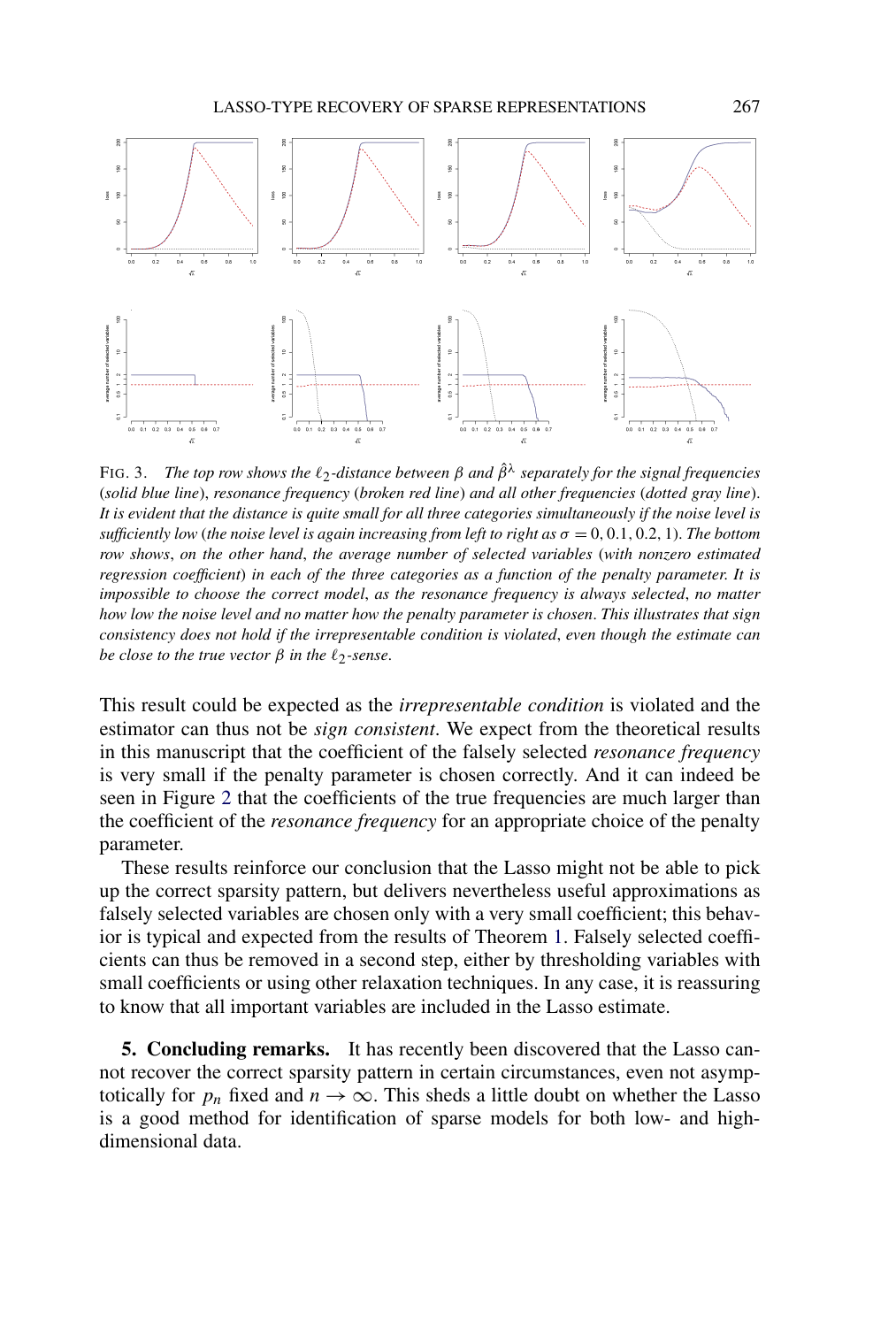<span id="page-22-0"></span>Here we have shown that the Lasso can continue to deliver good approximations to sparse coefficient vectors  $\beta$  in the sense that the  $\ell_2$ -difference  $\|\hat{\beta} - \hat{\beta}^{\lambda}\|_{\ell_2}$  vanishes for large sample sizes *n*, even if it fails to discover the correct sparsity pattern. The conditions needed for a good approximation in the  $\ell_2$ -sense are weaker than the *irrepresentable condition* needed for *sign consistency*. We pointed out that the correct sparsity pattern could be recovered in a two-stage procedure when the true coefficients are not too small. The first step consists in a regular Lasso fit. Variables with small absolute coefficients are then removed from the model in a second step.

We derived possible scenarios under which  $\ell_2$ -consistency in the sense of [\(4\)](#page-3-0) can be achieved as a function of the sparsity of the vector  $\beta$ , the number of samples and the number of variables. Under the condition that sparse minimal eigenvalues are not decaying too fast in some sense, the requirement for  $\ell_2$ -consistency is (ignoring log *n* factors)

$$
\frac{s_n \log p_n}{n} \to 0 \quad \text{as } n \to \infty.
$$

The rate of convergence is actually optimal with an appropriate choice of the tuning parameter  $\lambda$  and under the condition of bounded maximal and minimal sparse eigenvalues. This rate is, apart from logarithmic factor in  $p_n$  and  $n$ , identical to what could be achieved if the true sparse model would be known. If  $\ell_2$ -consistency is achieved, the Lasso is selecting all "sufficiently large" coefficients, and possibly some other unwanted variables. "Sufficiently large" means here that the squared size of the coefficients is decaying slower than the rate  $n^{-1} s_n \log p_n$ , again ignoring logarithmic factors in the sample size. The number of variables can thus be narrowed down considerably with the Lasso in a meaningful way, keeping all important variables. The size of the reduced subset can be bounded with high probability by the number of truly important variables times a factor that depends on the decay of the sparse eigenvalues. This factor is often simply the squared logarithm of the sample size. Our conditions are similar in spirit to those in related aforementioned works, but expand the ground to cover possibly cases with more dependent predictors than UUP. These results support that the Lasso is a useful model identification method for high-dimensional data.

**Acknowledgments.** We would like to thank Noureddine El Karoui and Debashis Paul for pointing out interesting connections to Random Matrix theory. Some results of this manuscript have been presented at the Oberwolfach workshop "Qualitative Assumptions and Regularization for High-Dimensional Data." Finally, we would like to thank the two referees and the AE for their helpful comments that have led to an improvement over our previous results.

## REFERENCES

[1] BICKEL, P., RITOV, Y. and TSYBAKOV, A. (2008). Simultaneous analysis of Lasso and Dantzig selector. *Ann. Statist.* To appear.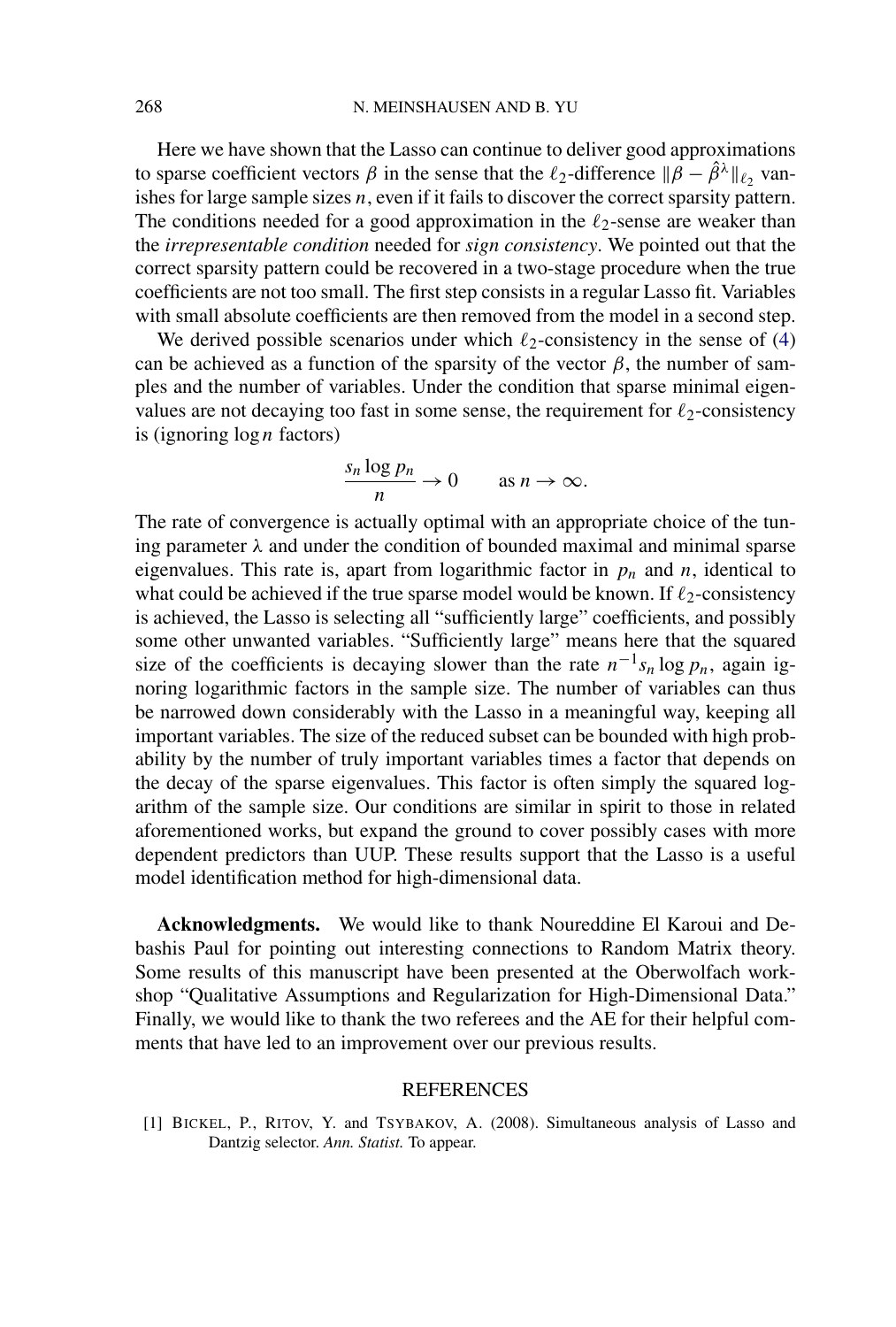- <span id="page-23-0"></span>[2] BUNEA, B., TSYBAKOV, A. and WEGKAMP, M. (2007). Aggregation for Gaussian regression. *Ann. Statist.* **35** 1674–1697. [MR2351101](http://www.ams.org/mathscinet-getitem?mr=2351101)
- [3] BUNEA, F., TSYBAKOV, A. and WEGKAMP, M. (2006). Sparsity oracle inequalities for the Lasso. *Electron. J. Statist.* 169–194. [MR2312149](http://www.ams.org/mathscinet-getitem?mr=2312149)
- [4] CANDES, E. and TAO, T. (2005a). Decoding by linear programming. *IEEE Trans. Inform. Theory* **51** 4203–4215. [MR2243152](http://www.ams.org/mathscinet-getitem?mr=2243152)
- [5] CANDES, E. and TAO, T. (2005b). The Dantzig selector: Statistical estimation when *p* is much larger than *n*. *Ann. Statist.* **35** 2313–2351. [MR2382644](http://www.ams.org/mathscinet-getitem?mr=2382644)
- [6] CORNISH, N. and CROWDER, J. (2005). LISA data analysis using Markov chain Monte Carlo methods. *Phys. Rev. D* **72** 43005.
- [7] DAVIDSON, K. and SZAREK, S. (2001). Local operator theory, random matrices and Banach spaces. In *Handbook on the Geometry of Banach Spaces* **1** (W. B. Johnson and J. Lindenstrauss, eds.) 317–366. North -Holland, Amsterdam. [MR1863696](http://www.ams.org/mathscinet-getitem?mr=1863696)
- [8] DONOHO, D. (2006). For most large underdetermined systems of linear equations, the minimal *l*1-norm solution is also the sparsest solution. *Comm. Pure Appl. Math.* **59** 797–829. [MR2217606](http://www.ams.org/mathscinet-getitem?mr=2217606)
- [9] DONOHO, D. and ELAD, M. (2003). Optimally sparse representation in general (nonorthogonal) dictionaries via  $\ell^1$ -minimization. *Proc. Natl. Acad. Sci. USA* 100 2197–2202. [MR1963681](http://www.ams.org/mathscinet-getitem?mr=1963681)
- [10] DONOHO, D., ELAD, M. and TEMLYAKOV, V. (2006). Stable recovery of sparse overcomplete representations in the presence of noise. *IEEE Trans. Inform. Theory* **52** 6–18. [MR2237332](http://www.ams.org/mathscinet-getitem?mr=2237332)
- [11] EFRON, B., HASTIE, T., JOHNSTONE, I. and TIBSHIRANI, R. (2004). Least angle regression. *Ann. Statist.* **32** 407–451. [MR2060166](http://www.ams.org/mathscinet-getitem?mr=2060166)
- [12] FUCHS, J. (2005). Recovery of exact sparse representations in the presence of bounded noise. *IEEE Trans. Inform. Theory* **51** 3601–3608. [MR2237526](http://www.ams.org/mathscinet-getitem?mr=2237526)
- [13] GREENSHTEIN, E. and RITOV, Y. (2004). Persistence in high-dimensional predictor selection and the virtue of over-parametrization. *Bernoulli* **10** 971–988. [MR2108039](http://www.ams.org/mathscinet-getitem?mr=2108039)
- [14] GRIBONVAL, R. and NIELSEN, M. (2003). Sparse representations in unions of bases. *IEEE Trans. Inform. Theory* **49** 3320–3325. [MR2045813](http://www.ams.org/mathscinet-getitem?mr=2045813)
- [15] HALL, P., REIMANN, J. and RICE, J. (2000). Nonparametric estimation of a periodic function. *Biometrika* **87** 545–557. [MR1789808](http://www.ams.org/mathscinet-getitem?mr=1789808)
- [16] HANNAN, E. and QUINN, B. (1989). The resolution of closely adjacent spectral lines. *J. Time Ser. Anal.* **10** 13–31. [MR1001880](http://www.ams.org/mathscinet-getitem?mr=1001880)
- [17] JOSHI, R., CRUMP, V. and FISCHER, T. (1995). Image subband coding using arithmetic coded trellis codedquantization. *IEEE Transactions on Circuits and Systems for Video Technology* **5** 515–523.
- [18] KNIGHT, K. and FU, W. (2000). Asymptotics for Lasso-type estimators. *Ann. Statist.* **28** 1356– 1378. [MR1805787](http://www.ams.org/mathscinet-getitem?mr=1805787)
- [19] LOPRESTO, S., RAMCHANDRAN, K. and ORCHARD, M. (1997). Image coding based on mixture modeling of wavelet coefficients and a fast estimation-quantization framework. In *Proc. Data Compression Conference* 221–230.
- [20] MALLAT, S. (1989). A theory for multiresolution signal decomposition: The wavelet representation. *IEEE Trans. Pattern Anal. Machine Intelligence* **11** 674–693.
- [21] MEIER, L., VAN DE GEER, S. and BÜHLMANN, P. (2008). The group Lasso for logistic regression. *J. Roy. Statist. Soc. Ser. B* **70** 53–71.
- [22] MEINSHAUSEN, N. (2007). Relaxed Lasso. *Comput. Statist. Data Anal.* **52** 374–393.
- [23] MEINSHAUSEN, N. and BÜHLMANN, P. (2006). High-dimensional graphs and variable selection with the Lasso. *Ann. Statist.* **34** 1436–1462. [MR2278363](http://www.ams.org/mathscinet-getitem?mr=2278363)
- [24] MEINSHAUSEN, N., ROCHA, G. and YU, B. (2007). A tale of three cousins: Lasso, L2Boosting and Dantzig. *Ann. Statist.* **35** 2373–2384. [MR2382649](http://www.ams.org/mathscinet-getitem?mr=2382649)